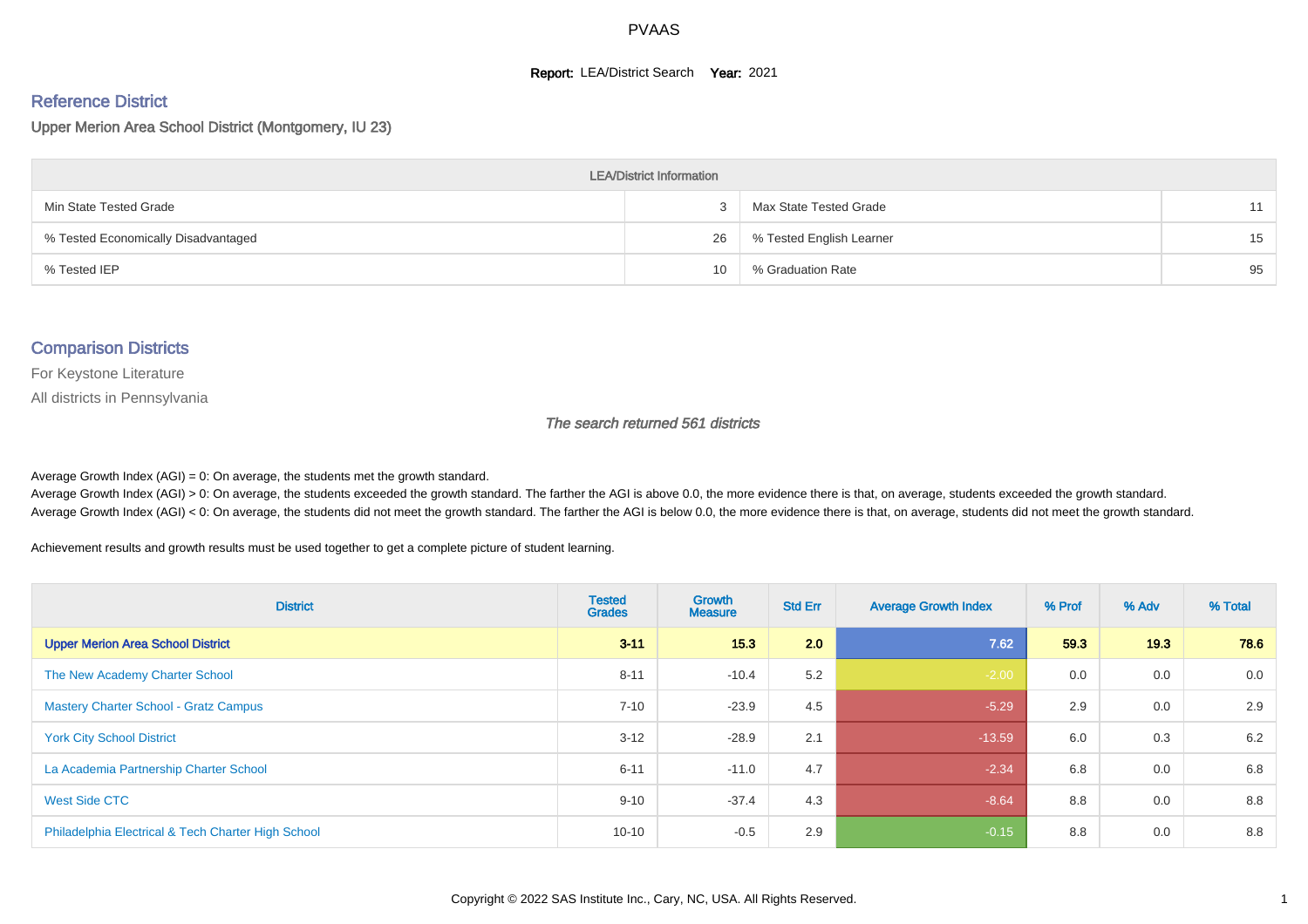| <b>District</b>                                                       | <b>Tested</b><br><b>Grades</b> | <b>Growth</b><br><b>Measure</b> | <b>Std Err</b> | <b>Average Growth Index</b> | % Prof | % Adv   | % Total |
|-----------------------------------------------------------------------|--------------------------------|---------------------------------|----------------|-----------------------------|--------|---------|---------|
| <b>Upper Merion Area School District</b>                              | $3 - 11$                       | $15.3$                          | 2.0            | 7.62                        | 59.3   | 19.3    | 78.6    |
| Esperanza Cyber Charter School                                        | $3 - 11$                       | 7.1                             | 6.1            | 1.16                        | 9.1    | 0.0     | 9.1     |
| <b>Innovative Arts Academy Charter School</b>                         | $6 - 11$                       | $-9.1$                          | 3.7            | $-2.44$                     | 9.5    | 0.0     | 9.5     |
| <b>Aliquippa School District</b>                                      | $3 - 11$                       | $-9.0$                          | 4.2            | $-2.14$                     | 11.0   | $0.0\,$ | 11.0    |
| Propel Charter School - Braddock Hills                                | $3 - 11$                       | $-13.6$                         | 3.6            | $-3.81$                     | 9.7    | 1.6     | 11.3    |
| <b>Clairton City School District</b>                                  | $3 - 11$                       | 3.5                             | 3.7            | 0.95                        | 13.4   | 0.0     | 13.4    |
| <b>Sto-Rox School District</b>                                        | $3 - 10$                       | 6.6                             | 3.7            | 1.80                        | 13.4   | 0.0     | 13.4    |
| People For People Charter School                                      | $3 - 12$                       | 13.3                            | 5.5            | 2.43                        | 13.5   | 0.0     | 13.5    |
| <b>Propel Charter School-Montour</b>                                  | $3 - 10$                       | $-10.7$                         | 3.9            | $-2.71$                     | 13.7   | 0.0     | 13.7    |
| <b>Steelton-Highspire School District</b>                             | $3 - 11$                       | $-11.8$                         | 3.5            | $-3.40$                     | 14.5   | 0.0     | 14.5    |
| <b>Universal Audenried Charter School</b>                             | $9 - 11$                       | $-5.8$                          | 2.4            | $-2.40$                     | 14.6   | 0.0     | 14.6    |
| <b>Chester-Upland School District</b>                                 | $3 - 11$                       | $-0.3$                          | 2.7            | $-0.09$                     | 13.8   | 0.8     | 14.6    |
| <b>Sugar Valley Rural Charter School</b>                              | $3 - 11$                       | $-11.0$                         | 4.5            | $-2.46$                     | 14.9   | 0.0     | 14.9    |
| Preparatory Charter School Of Mathematics, Science, Tech, And Careers | $9 - 10$                       | $-4.0$                          | 2.5            | $-1.59$                     | 15.0   | $0.0\,$ | 15.0    |
| Maritime Academy Charter School                                       | $3 - 10$                       | $-11.4$                         | 3.5            | $-3.29$                     | 15.2   | 0.0     | 15.2    |
| Dr Robert Ketterer Charter School Inc                                 | $6 - 12$                       | 10.1                            | 5.0            | 2.04                        | 14.9   | 0.4     | 15.3    |
| <b>Harrisburg City School District</b>                                | $3 - 11$                       | $-0.4$                          | 2.1            | $-0.19$                     | 15.1   | 0.4     | 15.5    |
| <b>Propel Charter School-Homestead</b>                                | $3 - 11$                       | $-11.7$                         | 4.1            | $-2.84$                     | 15.9   | 0.0     | 15.9    |
| Perseus House Charter School Of Excellence                            | $6 - 11$                       | $-5.2$                          | 3.0            | $-1.72$                     | 16.5   | $0.0\,$ | 16.5    |
| <b>Dauphin County Technical School</b>                                | $9 - 11$                       | $-45.5$                         | 2.6            | $-17.72$                    | 14.4   | 2.5     | 16.9    |
| <b>Lancaster School District</b>                                      | $3 - 12$                       | $-15.8$                         | 1.5            | $-10.90$                    | 14.6   | 2.3     | 16.9    |
| <b>Farrell Area School District</b>                                   | $3 - 11$                       | $-10.4$                         | 4.3            | $-2.41$                     | 19.0   | $0.0\,$ | 19.0    |
| <b>Tech Freire Charter School</b>                                     | $9 - 11$                       | 9.3                             | 2.9            | 3.26                        | 18.0   | 1.1     | 19.1    |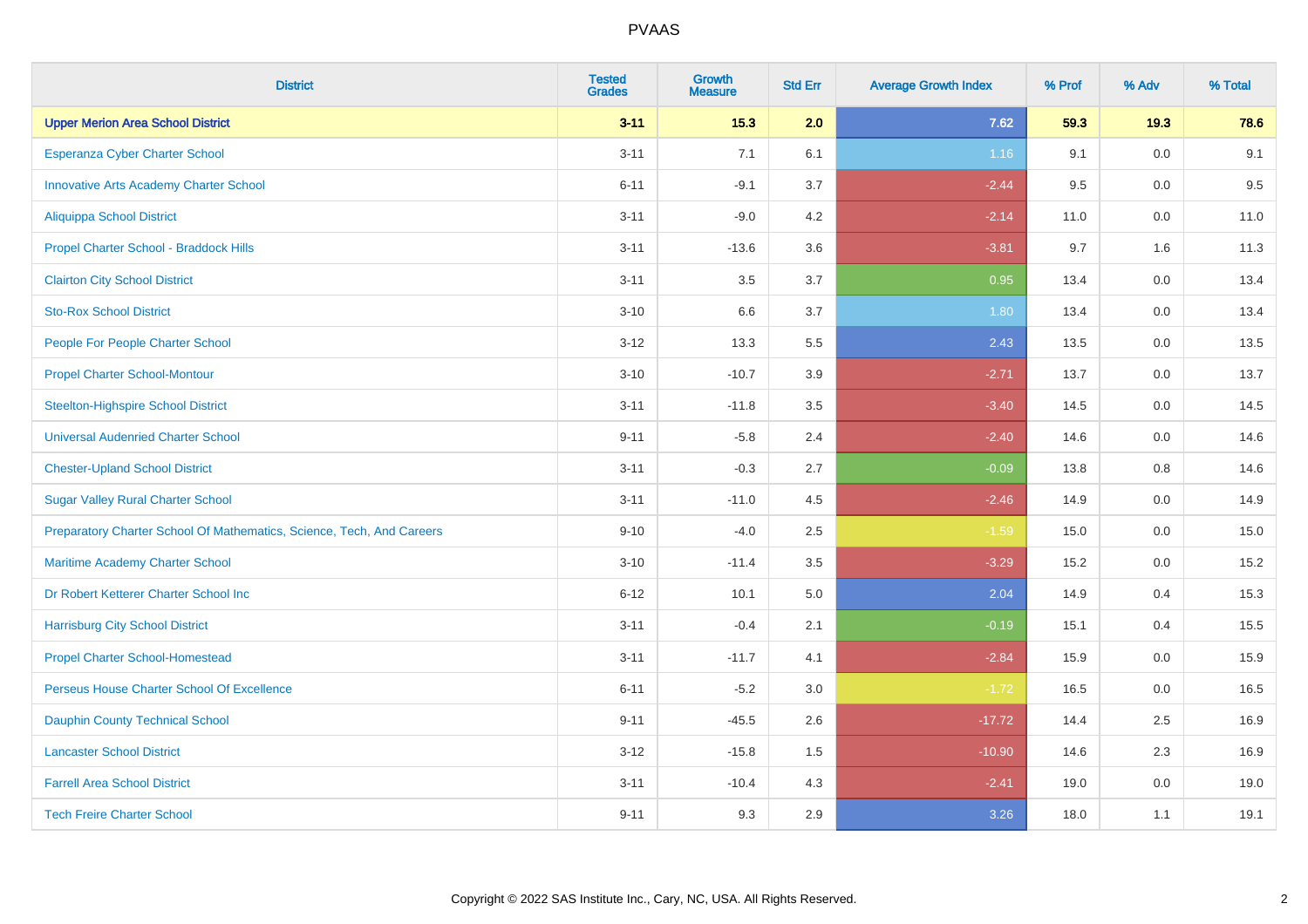| <b>District</b>                                        | <b>Tested</b><br><b>Grades</b> | <b>Growth</b><br><b>Measure</b> | <b>Std Err</b> | <b>Average Growth Index</b> | % Prof | % Adv   | % Total |
|--------------------------------------------------------|--------------------------------|---------------------------------|----------------|-----------------------------|--------|---------|---------|
| <b>Upper Merion Area School District</b>               | $3 - 11$                       | 15.3                            | 2.0            | 7.62                        | 59.3   | 19.3    | 78.6    |
| <b>Lawrence County CTC</b>                             | $10 - 11$                      | $-21.7$                         | 3.6            | $-6.05$                     | 19.8   | 0.0     | 19.8    |
| <b>Rochester Area School District</b>                  | $3 - 11$                       | $-13.2$                         | 4.6            | $-2.89$                     | 19.5   | 1.3     | 20.8    |
| Multicultural Academy Charter School                   | $9 - 11$                       | 9.5                             | 3.5            | 2.69                        | 22.0   | 0.0     | 22.0    |
| Philipsburg-Osceola Area School District               | $3 - 11$                       | $-24.8$                         | 3.3            | $-7.43$                     | 19.7   | 2.6     | 22.4    |
| <b>Columbia-Montour AVTS</b>                           | $9 - 10$                       | $-12.5$                         | 3.0            | $-4.16$                     | 22.3   | 0.6     | 22.9    |
| Jefferson County-Dubois AVTS                           | $9 - 11$                       | $-16.2$                         | 3.9            | $-4.16$                     | 23.0   | 0.0     | 23.0    |
| <b>Williams Valley School District</b>                 | $3 - 11$                       | $-7.3$                          | 3.4            | $-2.13$                     | 23.2   | 0.0     | 23.2    |
| <b>Chester Charter Scholars Academy Charter School</b> | $3 - 12$                       | 8.4                             | 4.1            | 2.03                        | 23.4   | 0.0     | 23.4    |
| <b>Lincoln Leadership Academy Charter School</b>       | $3 - 12$                       | 14.2                            | 6.4            | 2.22                        | 23.5   | 0.0     | 23.5    |
| <b>Tacony Academy Charter School</b>                   | $3 - 11$                       | $-14.7$                         | 3.0            | $-4.82$                     | 22.4   | 1.8     | 24.1    |
| Mastery Charter School - Shoemaker Campus              | $7 - 10$                       | 4.1                             | 3.0            | 1.34                        | 20.9   | 3.3     | 24.2    |
| Imhotep Institute Charter High School                  | $9 - 11$                       | $-5.3$                          | 5.8            | $-0.92$                     | 25.0   | $0.0\,$ | 25.0    |
| <b>Norristown Area School District</b>                 | $3 - 12$                       | $-12.8$                         | 1.6            | $-7.98$                     | 23.5   | 2.3     | 25.7    |
| <b>Executive Education Academy Charter School</b>      | $3 - 10$                       | $-6.5$                          | 3.1            | $-2.08$                     | 23.7   | 2.2     | 25.8    |
| <b>Greater Johnstown School District</b>               | $3 - 11$                       | $-3.1$                          | 2.6            | $-1.19$                     | 26.1   | $0.0\,$ | 26.1    |
| <b>Lebanon School District</b>                         | $3 - 11$                       | $-1.6$                          | 1.9            | $-0.80$                     | 24.4   | 2.6     | 27.0    |
| <b>Turkeyfoot Valley Area School District</b>          | $3 - 12$                       | $-4.3$                          | 5.6            | $-0.76$                     | 22.0   | 5.1     | 27.1    |
| <b>Reading School District</b>                         | $3 - 11$                       | 10.1                            | 1.4            | 7.25                        | 24.7   | 2.4     | 27.2    |
| Community Academy Of Philadelphia Charter School       | $3 - 11$                       | 5.8                             | 2.7            | 2.12                        | 26.7   | 0.9     | 27.6    |
| Salisbury-Elk Lick School District                     | $3 - 11$                       | $-13.5$                         | 5.9            | $-2.30$                     | 27.8   | 0.0     | 27.8    |
| <b>Shade-Central City School District</b>              | $3 - 11$                       | $-5.9$                          | 4.6            | $-1.28$                     | 27.8   | 0.0     | 27.8    |
| <b>Mastery Charter School - Pickett Campus</b>         | $6 - 10$                       | 5.6                             | 5.7            | 1.00                        | 27.8   | 0.0     | 27.8    |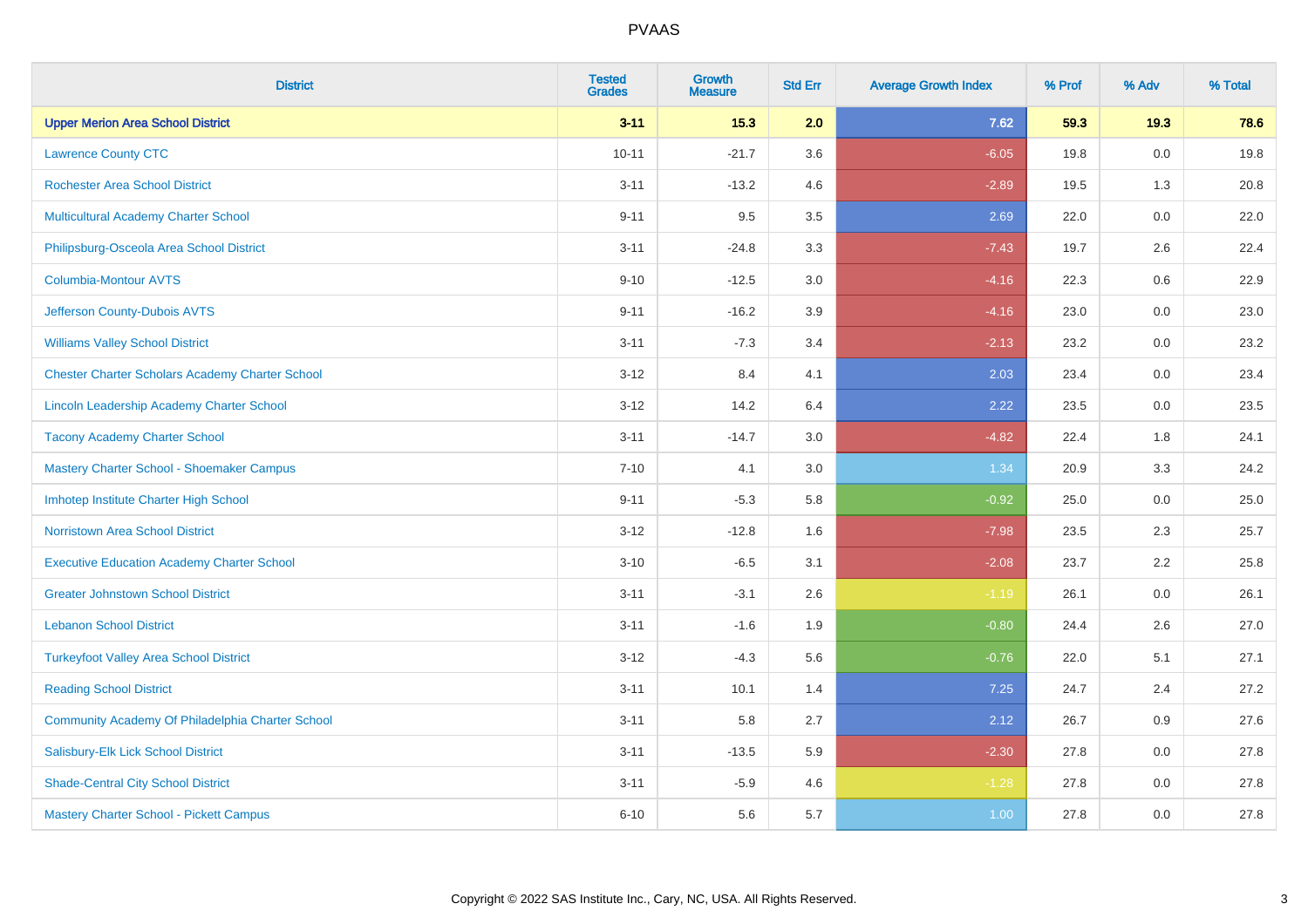| <b>District</b>                                 | <b>Tested</b><br><b>Grades</b> | <b>Growth</b><br><b>Measure</b> | <b>Std Err</b> | <b>Average Growth Index</b> | % Prof | % Adv | % Total |
|-------------------------------------------------|--------------------------------|---------------------------------|----------------|-----------------------------|--------|-------|---------|
| <b>Upper Merion Area School District</b>        | $3 - 11$                       | 15.3                            | 2.0            | 7.62                        | 59.3   | 19.3  | 78.6    |
| <b>Mahanoy Area School District</b>             | $3 - 10$                       | $-9.0$                          | 3.6            | $-2.49$                     | 26.2   | 1.6   | 27.9    |
| <b>Allentown City School District</b>           | $3 - 12$                       | 5.3                             | 1.4            | 3.88                        | 25.3   | 2.7   | 28.0    |
| <b>Keystone Education Center Charter School</b> | $3-12$                         | $-12.9$                         | 5.9            | $-2.19$                     | 28.0   | 0.0   | 28.0    |
| <b>Williamsburg Community School District</b>   | $3 - 11$                       | $-14.3$                         | 4.1            | $-3.48$                     | 28.3   | 0.0   | 28.3    |
| <b>Erie City School District</b>                | $3 - 12$                       | $-14.5$                         | 1.6            | $-9.26$                     | 25.4   | 3.0   | 28.4    |
| <b>Mastery Charter School - Thomas Campus</b>   | $3 - 10$                       | 2.1                             | 6.2            | 0.33                        | 28.6   | 0.0   | 28.6    |
| Urban Pathways 6-12 Charter School              | $6 - 11$                       | 4.8                             | 6.4            | 0.75                        | 28.6   | 0.0   | 28.6    |
| <b>Gillingham Charter School</b>                | $3 - 11$                       | $-4.4$                          | 5.6            | $-0.77$                     | 20.8   | 8.3   | 29.2    |
| <b>Pottstown School District</b>                | $3-12$                         | $-4.0$                          | 2.4            | $-1.68$                     | 29.8   | 1.2   | 31.0    |
| Northern Lebanon School District                | $3 - 11$                       | 0.4                             | 2.5            | 0.15                        | 28.0   | 3.0   | 31.0    |
| <b>Columbia Borough School District</b>         | $3 - 12$                       | $-3.1$                          | 3.5            | $-0.89$                     | 29.5   | 1.9   | 31.4    |
| <b>MaST Community Charter School II</b>         | $3 - 10$                       | 4.4                             | 3.2            | 1.37                        | 28.4   | 3.4   | 31.8    |
| <b>KIPP Dubois Charter School</b>               | $9 - 10$                       | 4.7                             | 3.3            | 1.40                        | 31.0   | 1.4   | 32.4    |
| <b>Roberto Clemente Charter School</b>          | $3 - 12$                       | 2.2                             | 4.9            | 0.45                        | 27.5   | 5.0   | 32.5    |
| <b>Washington School District</b>               | $3 - 11$                       | $-4.9$                          | $2.8\,$        | $-1.76$                     | 30.1   | 2.4   | 32.5    |
| Morrisville Borough School District             | $3 - 11$                       | 4.8                             | 4.3            | 1.10                        | 30.2   | 2.3   | 32.6    |
| Penns Manor Area School District                | $3 - 12$                       | $-17.0$                         | 3.7            | $-4.52$                     | 29.7   | 3.1   | 32.8    |
| Esperanza Academy Charter School                | $4 - 11$                       | 4.0                             | 2.5            | 1.61                        | 32.4   | 0.7   | 33.1    |
| Hope For Hyndman Charter School                 | $3 - 11$                       | $-2.0$                          | 6.1            | $-0.32$                     | 33.3   | 0.0   | 33.3    |
| <b>Shenandoah Valley School District</b>        | $3 - 11$                       | 9.7                             | 3.9            | 2.49                        | 28.3   | 5.0   | 33.3    |
| <b>Penn Hills School District</b>               | $3 - 11$                       | $-7.6$                          | 2.6            | $-2.94$                     | 33.1   | 0.7   | 33.8    |
| <b>Blacklick Valley School District</b>         | $3 - 11$                       | 8.0                             | 4.3            | 1.85                        | 34.1   | 0.0   | 34.1    |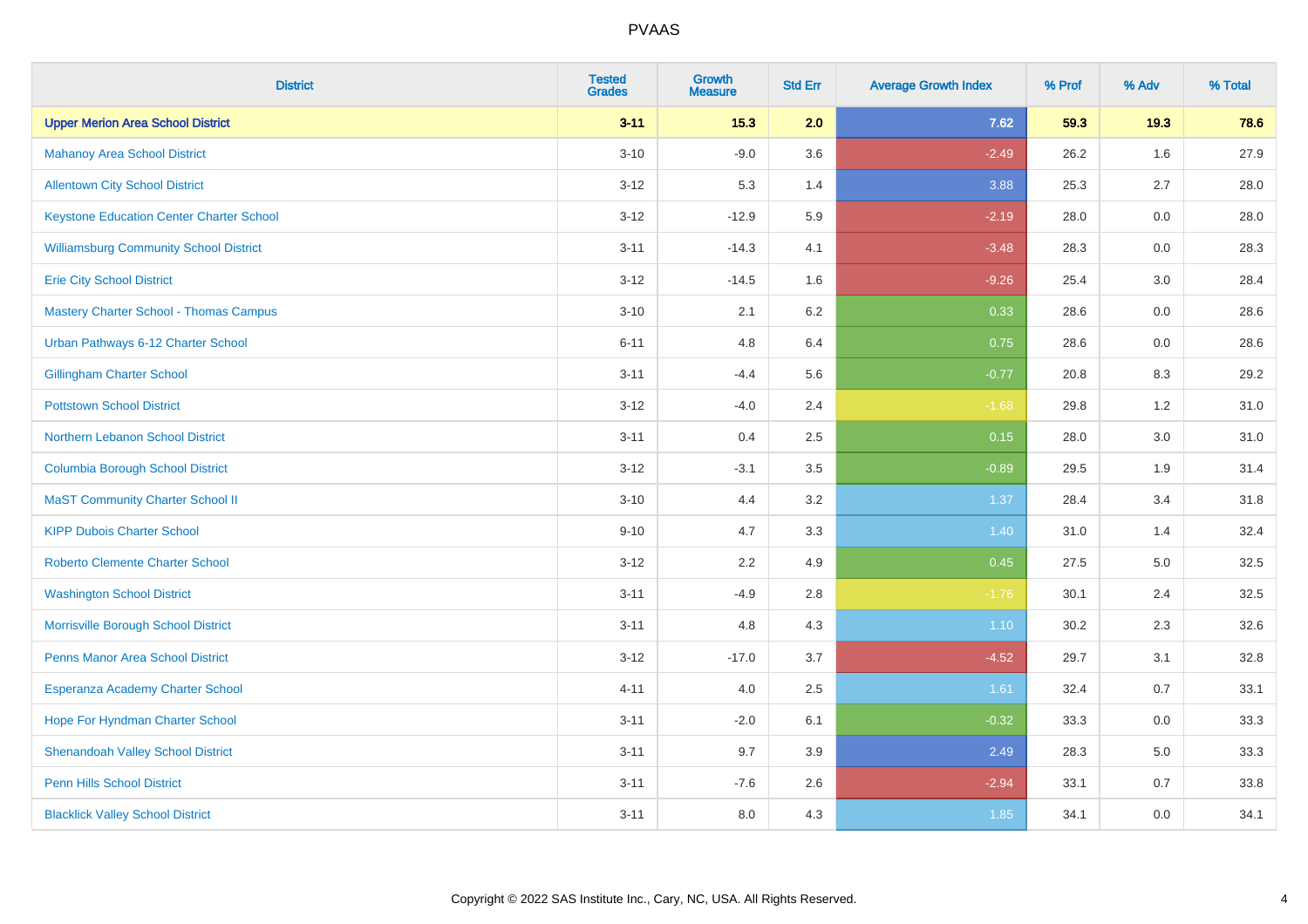| <b>District</b>                                | <b>Tested</b><br><b>Grades</b> | <b>Growth</b><br><b>Measure</b> | <b>Std Err</b> | <b>Average Growth Index</b> | % Prof | % Adv | % Total |
|------------------------------------------------|--------------------------------|---------------------------------|----------------|-----------------------------|--------|-------|---------|
| <b>Upper Merion Area School District</b>       | $3 - 11$                       | $15.3$                          | 2.0            | 7.62                        | 59.3   | 19.3  | 78.6    |
| <b>Bristol Township School District</b>        | $3 - 11$                       | $-13.9$                         | 2.0            | $-7.05$                     | 31.0   | 3.7   | 34.7    |
| <b>Marion Center Area School District</b>      | $3 - 10$                       | $-12.0$                         | 3.1            | $-3.87$                     | 33.7   | 1.1   | 34.8    |
| Southern Huntingdon County School District     | $3 - 11$                       | $-12.9$                         | 3.2            | $-3.98$                     | 32.5   | 2.5   | 35.0    |
| <b>Woodland Hills School District</b>          | $3 - 12$                       | 3.2                             | 2.6            | 1.22                        | 31.4   | 3.6   | 35.0    |
| <b>Achievement House Charter School</b>        | $7 - 11$                       | $-0.7$                          | 4.0            | $-0.17$                     | 32.5   | 2.6   | 35.1    |
| <b>Cornell School District</b>                 | $3 - 11$                       | $-1.6$                          | 5.0            | $-0.32$                     | 33.8   | 1.5   | 35.4    |
| <b>Mckeesport Area School District</b>         | $3 - 12$                       | 9.0                             | 2.4            | 3.72                        | 31.0   | 4.5   | 35.5    |
| <b>Mount Union Area School District</b>        | $3 - 10$                       | $-6.1$                          | 3.1            | $-1.97$                     | 32.2   | 3.4   | 35.6    |
| <b>Carbon Career &amp; Technical Institute</b> | $9 - 11$                       | $-5.7$                          | 3.6            | $-1.59$                     | 34.5   | 1.2   | 35.7    |
| <b>Redbank Valley School District</b>          | $3 - 11$                       | $-9.5$                          | 3.4            | $-2.77$                     | 31.5   | 4.9   | 36.4    |
| <b>Carmichaels Area School District</b>        | $3 - 10$                       | $-9.3$                          | 3.3            | $-2.81$                     | 35.1   | 1.4   | 36.5    |
| <b>Bethlehem-Center School District</b>        | $3 - 10$                       | 8.1                             | 3.3            | 2.46                        | 35.1   | 1.4   | 36.5    |
| <b>New Castle Area School District</b>         | $3 - 12$                       | $-6.4$                          | 2.4            | $-2.66$                     | 32.5   | 4.3   | 36.8    |
| <b>Muhlenberg School District</b>              | $3 - 10$                       | 4.0                             | 1.9            | 2.10                        | 34.2   | 2.6   | 36.8    |
| Northern Lehigh School District                | $3 - 12$                       | $-10.4$                         | 2.7            | $-3.82$                     | 28.0   | 9.3   | 37.3    |
| <b>Northeast Bradford School District</b>      | $3 - 10$                       | $-3.1$                          | 4.0            | $-0.78$                     | 33.9   | 3.4   | 37.3    |
| <b>Northern Potter School District</b>         | $3 - 12$                       | $-13.1$                         | 4.6            | $-2.84$                     | 37.5   | 0.0   | 37.5    |
| <b>Port Allegany School District</b>           | $3 - 11$                       | 4.4                             | 3.6            | 1.21                        | 28.1   | 9.4   | 37.5    |
| <b>West Middlesex Area School District</b>     | $3 - 10$                       | $-8.4$                          | 3.8            | $-2.21$                     | 34.9   | 2.8   | 37.6    |
| <b>Big Beaver Falls Area School District</b>   | $3 - 11$                       | $-3.9$                          | 3.3            | $-1.18$                     | 34.1   | 3.5   | 37.6    |
| <b>Forest Area School District</b>             | $3 - 11$                       | $-4.4$                          | 5.4            | $-0.81$                     | 36.2   | 2.1   | 38.3    |
| <b>William Penn School District</b>            | $3 - 12$                       | 8.3                             | 2.1            | 3.99                        | 35.6   | 3.0   | 38.7    |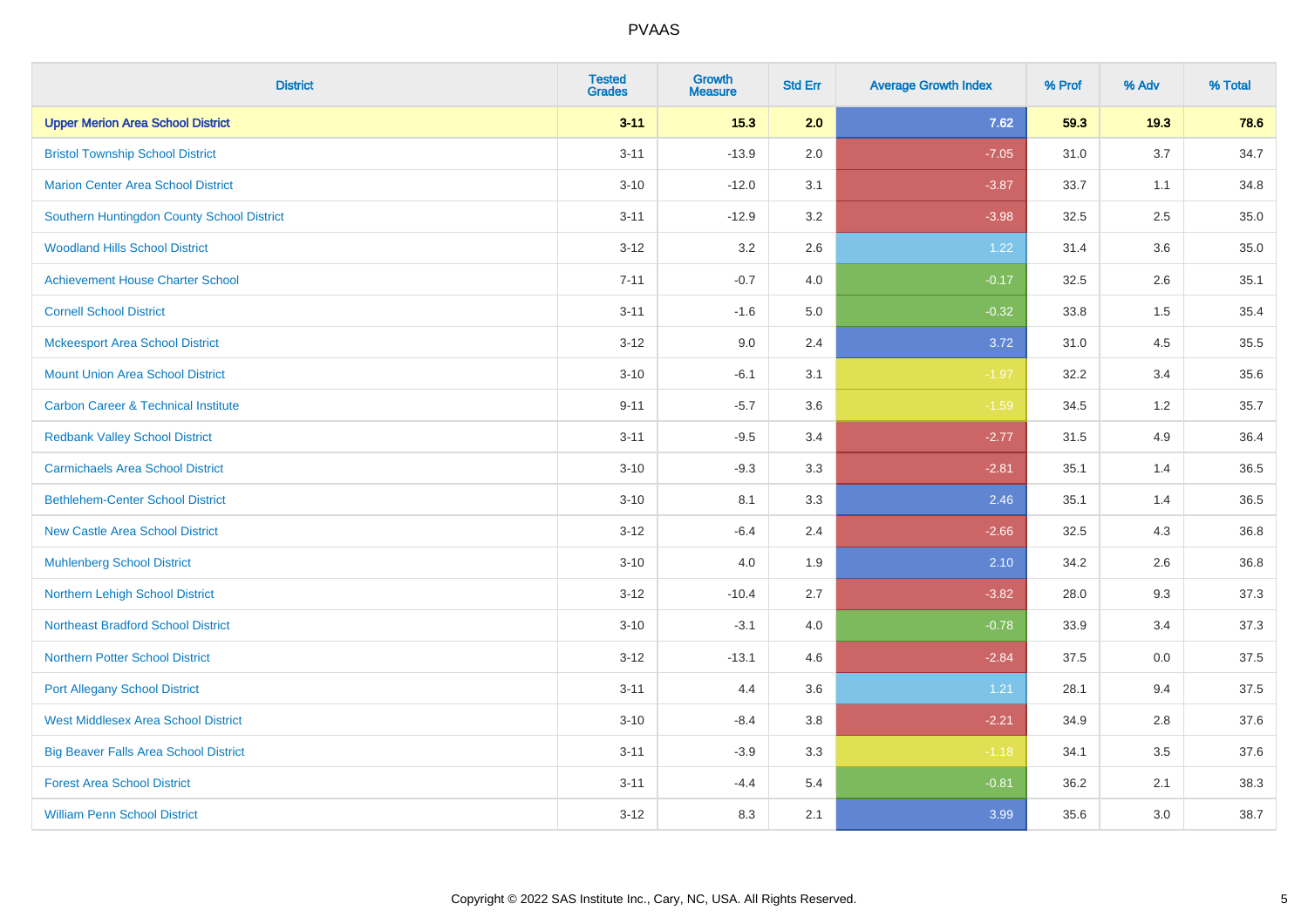| <b>District</b>                             | <b>Tested</b><br><b>Grades</b> | Growth<br><b>Measure</b> | <b>Std Err</b> | <b>Average Growth Index</b> | % Prof | % Adv   | % Total |
|---------------------------------------------|--------------------------------|--------------------------|----------------|-----------------------------|--------|---------|---------|
| <b>Upper Merion Area School District</b>    | $3 - 11$                       | 15.3                     | 2.0            | 7.62                        | 59.3   | 19.3    | 78.6    |
| <b>Frazier School District</b>              | $3 - 11$                       | $-17.2$                  | 3.7            | $-4.70$                     | 37.1   | 1.6     | 38.7    |
| <b>Austin Area School District</b>          | $3 - 11$                       | $-5.7$                   | 6.4            | $-0.90$                     | 33.3   | 5.6     | 38.9    |
| <b>Smethport Area School District</b>       | $3-12$                         | 0.6                      | 3.9            | 0.15                        | 37.0   | $1.8\,$ | 38.9    |
| <b>Bucks County Technical High School</b>   | $9 - 10$                       | $-12.0$                  | 2.5            | $-4.84$                     | 35.9   | 3.2     | 39.2    |
| <b>Tulpehocken Area School District</b>     | $3 - 12$                       | $-13.7$                  | 2.8            | $-4.81$                     | 36.7   | 2.8     | 39.4    |
| <b>Shikellamy School District</b>           | $3 - 10$                       | $-22.3$                  | 2.5            | $-8.92$                     | 33.3   | 6.1     | 39.5    |
| <b>Union School District</b>                | $3 - 12$                       | 2.3                      | 4.2            | 0.54                        | 32.6   | 7.0     | 39.5    |
| Lackawanna Trail School District            | $3 - 10$                       | $-21.7$                  | 3.5            | $-6.20$                     | 38.5   | 1.5     | 40.0    |
| <b>Ferndale Area School District</b>        | $3 - 10$                       | $-5.8$                   | 4.3            | $-1.33$                     | 40.0   | $0.0\,$ | 40.0    |
| Mastery Charter High School-Lenfest Campus  | $7 - 11$                       | 2.5                      | 5.7            | 0.43                        | 40.0   | 0.0     | 40.0    |
| <b>Tussey Mountain School District</b>      | $3 - 12$                       | 1.5                      | 3.7            | 0.40                        | 38.6   | 1.8     | 40.4    |
| <b>Brownsville Area School District</b>     | $3 - 12$                       | $-7.2$                   | 3.9            | $-1.83$                     | 34.4   | 6.1     | 40.5    |
| South Allegheny School District             | $3 - 11$                       | $-8.8$                   | 3.2            | $-2.70$                     | 40.5   | 0.0     | 40.5    |
| <b>Coatesville Area School District</b>     | $3 - 11$                       | $-4.4$                   | 1.7            | $-2.62$                     | 36.3   | 4.2     | 40.5    |
| Jim Thorpe Area School District             | $3 - 11$                       | $-5.8$                   | 2.7            | $-2.19$                     | 33.3   | 7.4     | 40.7    |
| <b>Wilkes-Barre Area School District</b>    | $3 - 11$                       | 0.1                      | 3.2            | 0.02                        | 35.5   | 5.4     | 40.9    |
| <b>Bristol Borough School District</b>      | $3 - 12$                       | $-4.3$                   | 3.4            | $-1.27$                     | 39.7   | 1.3     | 41.0    |
| <b>Dunmore School District</b>              | $3 - 11$                       | $-7.7$                   | 2.9            | $-2.62$                     | 34.0   | 7.2     | 41.2    |
| <b>Shamokin Area School District</b>        | $3 - 11$                       | $-7.7$                   | 4.8            | $-1.60$                     | 38.1   | 3.2     | 41.3    |
| <b>Tri-Valley School District</b>           | $3 - 10$                       | $-6.4$                   | 4.1            | $-1.57$                     | 37.0   | 4.4     | 41.3    |
| <b>Juniata County School District</b>       | $3 - 12$                       | $-4.9$                   | 2.1            | $-2.26$                     | 38.5   | 2.9     | 41.4    |
| <b>Susquehanna Township School District</b> | $3 - 12$                       | $-5.8$                   | 2.7            | $-2.17$                     | 36.0   | 5.6     | 41.6    |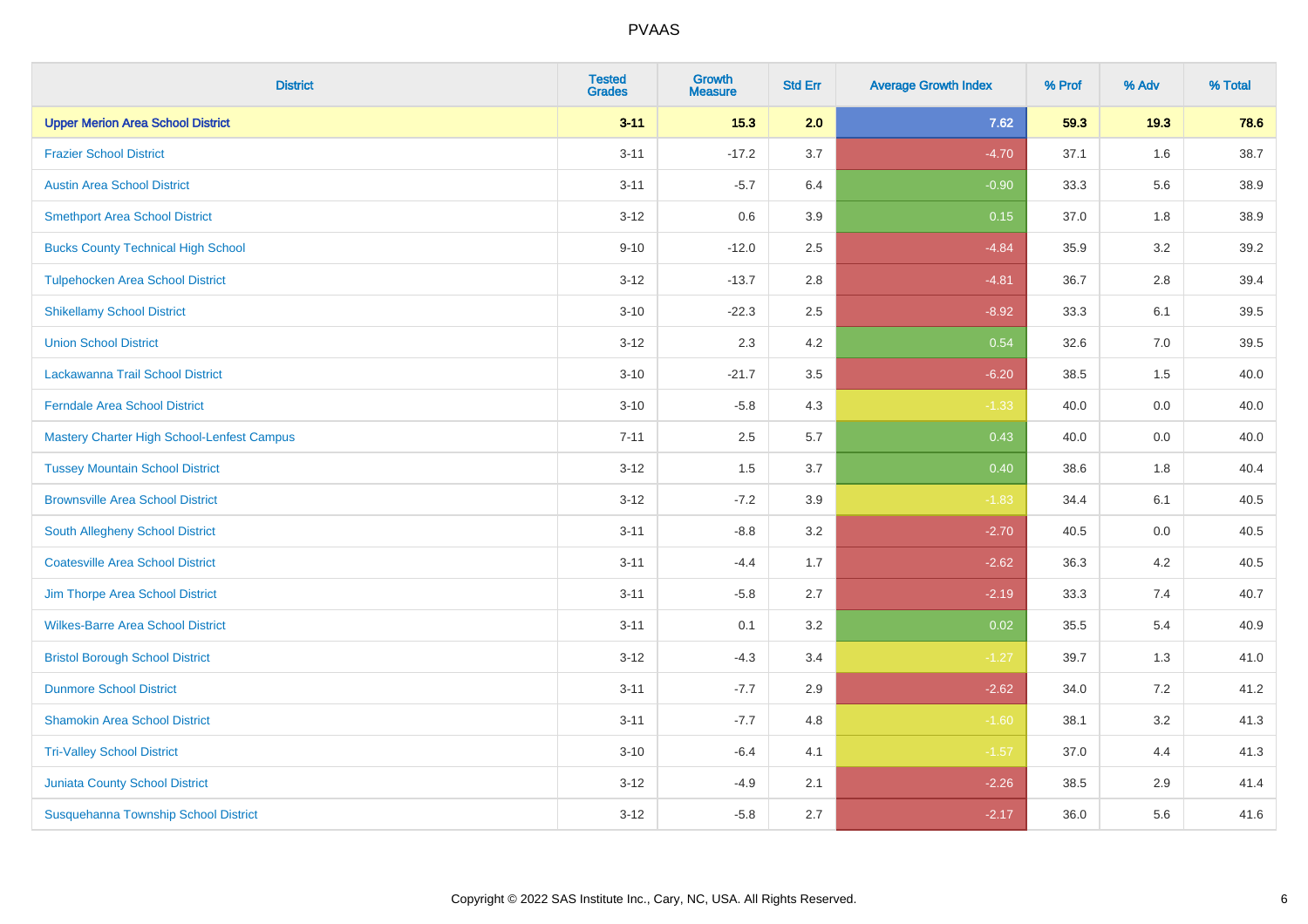| <b>District</b>                                         | <b>Tested</b><br><b>Grades</b> | <b>Growth</b><br><b>Measure</b> | <b>Std Err</b> | <b>Average Growth Index</b> | % Prof | % Adv | % Total |
|---------------------------------------------------------|--------------------------------|---------------------------------|----------------|-----------------------------|--------|-------|---------|
| <b>Upper Merion Area School District</b>                | $3 - 11$                       | 15.3                            | 2.0            | 7.62                        | 59.3   | 19.3  | 78.6    |
| <b>East Allegheny School District</b>                   | $3 - 11$                       | $-6.3$                          | 3.3            | $-1.87$                     | 31.9   | 9.7   | 41.7    |
| <b>Northwest Area School District</b>                   | $3 - 10$                       | $-10.0$                         | 3.8            | $-2.59$                     | 34.6   | 7.3   | 41.8    |
| <b>Antietam School District</b>                         | $3 - 10$                       | $-4.3$                          | 3.8            | $-1.13$                     | 36.4   | 5.4   | 41.8    |
| <b>Pittsburgh School District</b>                       | $3 - 11$                       | $-3.3$                          | 1.1            | $-3.04$                     | 33.9   | 8.2   | 42.1    |
| <b>Upper Dauphin Area School District</b>               | $3 - 11$                       | $-6.3$                          | 3.2            | $-1.98$                     | 37.4   | 4.8   | 42.2    |
| <b>Warren County School District</b>                    | $3 - 11$                       | $-0.1$                          | 1.8            | $-0.06$                     | 37.2   | 5.3   | 42.6    |
| <b>Minersville Area School District</b>                 | $3 - 11$                       | $-14.4$                         | 3.7            | $-3.90$                     | 39.3   | 3.3   | 42.6    |
| <b>Annville-Cleona School District</b>                  | $3 - 12$                       | $-12.1$                         | 2.7            | $-4.46$                     | 34.9   | 7.8   | 42.6    |
| Center For Student Learning Charter School At Pennsbury | $6 - 12$                       | $-2.9$                          | 6.1            | $-0.47$                     | 42.9   | 0.0   | 42.9    |
| <b>Canton Area School District</b>                      | $3 - 11$                       | $-5.5$                          | 3.2            | $-1.75$                     | 40.7   | 2.3   | 43.0    |
| <b>Wallenpaupack Area School District</b>               | $3 - 11$                       | $-7.1$                          | 2.3            | $-3.09$                     | 40.8   | 2.4   | 43.1    |
| <b>Easton Area School District</b>                      | $3 - 12$                       | $-4.1$                          | 1.4            | $-2.91$                     | 39.9   | 4.0   | 43.9    |
| <b>West Greene School District</b>                      | $3 - 11$                       | $-4.5$                          | 4.3            | $-1.04$                     | 36.6   | 7.3   | 43.9    |
| <b>Forest City Regional School District</b>             | $3 - 12$                       | $-6.0$                          | 3.0            | $-1.96$                     | 44.1   | 0.0   | 44.1    |
| <b>Blairsville-Saltsburg School District</b>            | $3 - 11$                       | $-8.0$                          | 3.0            | $-2.68$                     | 37.3   | 7.0   | 44.3    |
| Catasauqua Area School District                         | $3 - 12$                       | $-12.1$                         | 3.0            | $-4.00$                     | 36.8   | 7.6   | 44.3    |
| New Kensington-Arnold School District                   | $3 - 11$                       | $-0.4$                          | 3.8            | $-0.10$                     | 40.7   | 3.7   | 44.4    |
| <b>Corry Area School District</b>                       | $3 - 11$                       | $-5.3$                          | 2.6            | $-2.03$                     | 38.5   | 6.0   | 44.5    |
| <b>York Co School Of Technology</b>                     | $9 - 12$                       | $-3.8$                          | 1.7            | $-2.22$                     | 39.1   | 5.6   | 44.7    |
| <b>Southern Fulton School District</b>                  | $3 - 11$                       | $-23.7$                         | 4.4            | $-5.37$                     | 34.2   | 10.5  | 44.7    |
| Pennsylvania Distance Learning Charter School           | $3 - 12$                       | 9.3                             | 4.2            | 2.22                        | 42.2   | 3.1   | 45.3    |
| Philadelphia City School District                       | $3 - 12$                       | 7.5                             | 0.6            | 12.64                       | 38.4   | 7.0   | 45.4    |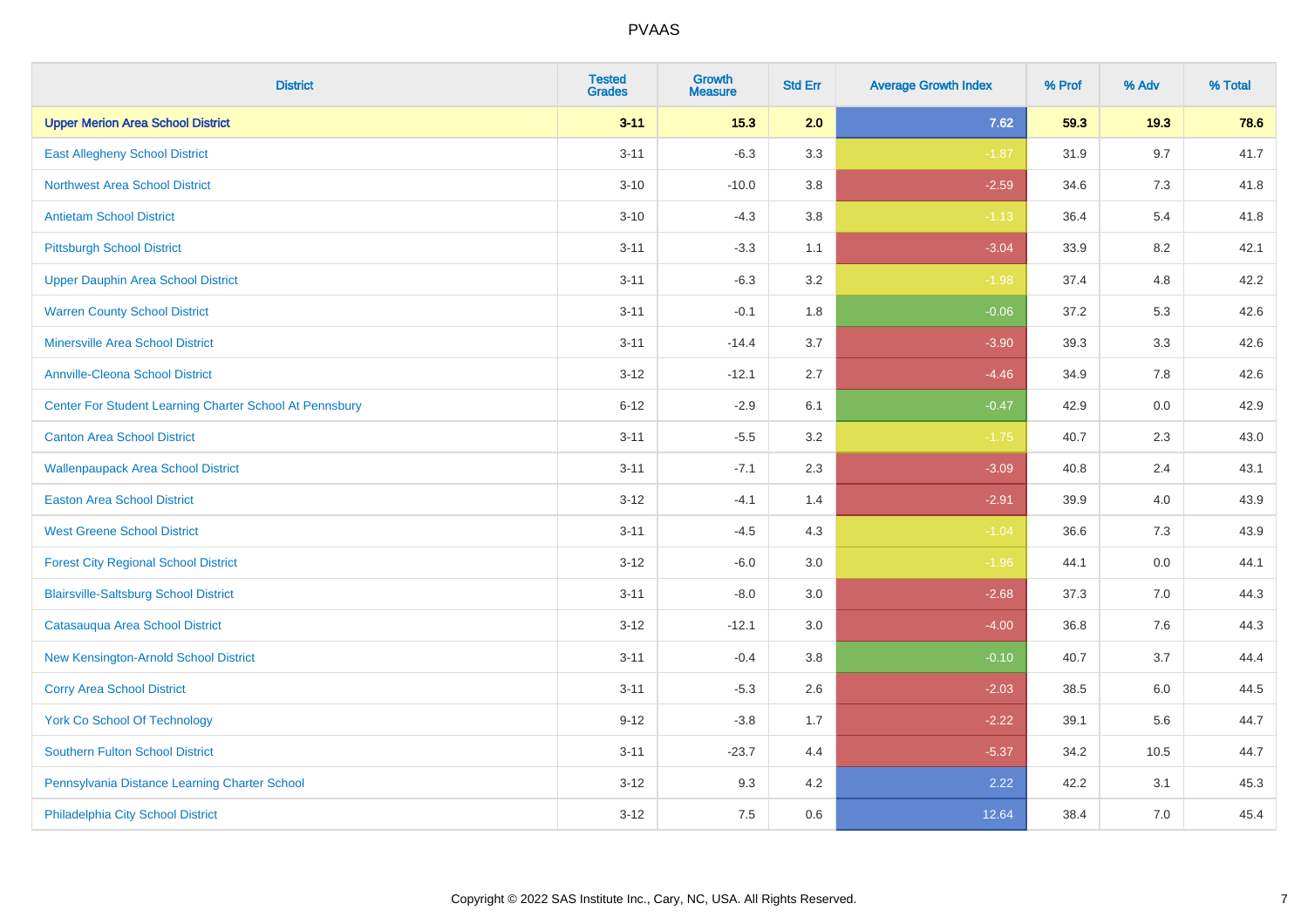| <b>District</b>                          | <b>Tested</b><br><b>Grades</b> | <b>Growth</b><br><b>Measure</b> | <b>Std Err</b> | <b>Average Growth Index</b> | % Prof | % Adv   | % Total |
|------------------------------------------|--------------------------------|---------------------------------|----------------|-----------------------------|--------|---------|---------|
| <b>Upper Merion Area School District</b> | $3 - 11$                       | 15.3                            | 2.0            | 7.62                        | 59.3   | 19.3    | 78.6    |
| <b>Northwestern School District</b>      | $3 - 11$                       | $-24.9$                         | 3.5            | $-7.13$                     | 42.6   | $2.9\,$ | 45.6    |
| <b>Galeton Area School District</b>      | $3 - 11$                       | 2.2                             | 5.3            | 0.42                        | 41.3   | 4.4     | 45.6    |
| <b>Monessen City School District</b>     | $3 - 10$                       | 8.3                             | 4.5            | 1.85                        | 42.9   | 2.9     | 45.7    |
| <b>Muncy School District</b>             | $3 - 11$                       | $-8.1$                          | 3.7            | $-2.21$                     | 42.0   | 3.8     | 45.8    |
| <b>Conneaut School District</b>          | $3 - 12$                       | $-7.5$                          | 2.6            | $-2.91$                     | 38.4   | 7.4     | 45.8    |
| <b>Towanda Area School District</b>      | $3 - 11$                       | 4.0                             | 2.8            | 1.44                        | 39.4   | 6.6     | 46.0    |
| <b>Union City Area School District</b>   | $3 - 12$                       | $-10.2$                         | 3.6            | $-2.87$                     | 42.9   | 3.2     | 46.0    |
| <b>Collegium Charter School</b>          | $3 - 10$                       | 5.9                             | 2.5            | 2.33                        | 38.1   | 7.9     | 46.0    |
| <b>Solanco School District</b>           | $3 - 11$                       | $-11.0$                         | 2.0            | $-5.55$                     | 41.6   | 4.5     | 46.1    |
| <b>Clearfield Area School District</b>   | $3 - 10$                       | $-9.4$                          | 2.6            | $-3.56$                     | 43.0   | 3.1     | 46.1    |
| Mifflinburg Area School District         | $3 - 11$                       | $-15.8$                         | 2.5            | $-6.30$                     | 42.4   | 4.0     | 46.4    |
| <b>Tamaqua Area School District</b>      | $3 - 12$                       | $-8.2$                          | 2.5            | $-3.24$                     | 44.5   | 1.9     | 46.4    |
| <b>Curwensville Area School District</b> | $3 - 11$                       | $-27.9$                         | 4.1            | $-6.72$                     | 42.5   | 4.1     | 46.6    |
| Harmony Area School District             | $3 - 10$                       | 4.5                             | 6.3            | 0.72                        | 33.3   | 13.3    | 46.7    |
| <b>Fannett-Metal School District</b>     | $3 - 11$                       | $-3.4$                          | 5.1            | $-0.67$                     | 38.7   | 8.1     | 46.8    |
| <b>North Schuylkill School District</b>  | $3 - 11$                       | $-1.0$                          | 2.4            | $-0.42$                     | 41.8   | 5.1     | 46.8    |
| <b>Reach Cyber Charter School</b>        | $3 - 11$                       | 8.1                             | 4.7            | 1.72                        | 42.4   | 4.6     | 47.0    |
| Huntingdon Area School District          | $3 - 11$                       | $-2.0$                          | 2.7            | $-0.72$                     | 36.8   | 10.3    | 47.0    |
| <b>Bensalem Township School District</b> | $3 - 11$                       | 1.6                             | 1.6            | 0.98                        | 38.8   | 8.3     | 47.1    |
| <b>Mount Carmel Area School District</b> | $3 - 11$                       | $-0.6$                          | 3.1            | $-0.18$                     | 45.3   | 2.1     | 47.4    |
| <b>Big Spring School District</b>        | $3 - 11$                       | $-9.8$                          | 2.4            | $-4.00$                     | 38.6   | 8.9     | 47.5    |
| <b>Berwick Area School District</b>      | $3 - 11$                       | $-9.3$                          | 2.6            | $-3.59$                     | 42.1   | 5.5     | 47.6    |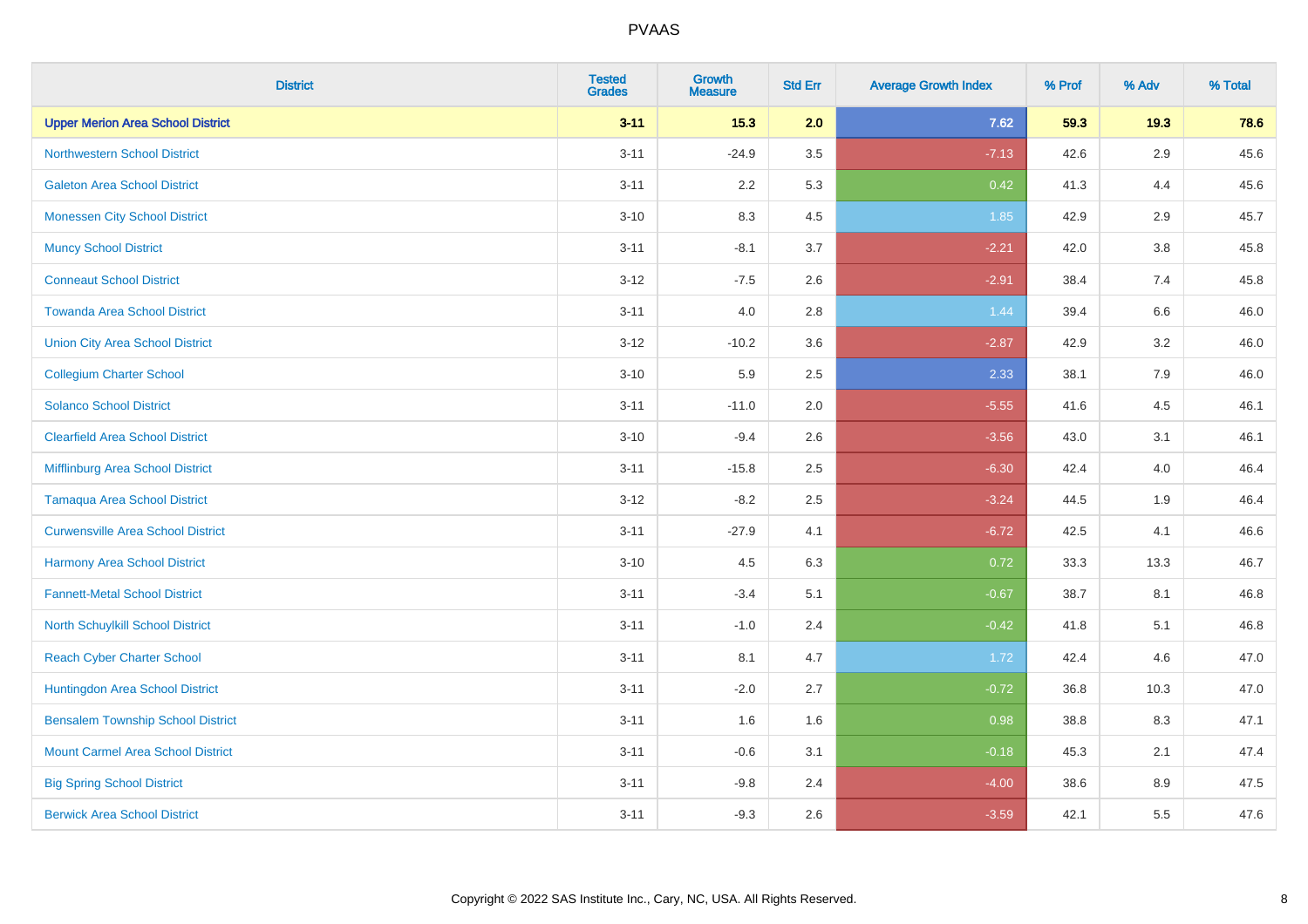| <b>District</b>                          | <b>Tested</b><br><b>Grades</b> | <b>Growth</b><br><b>Measure</b> | <b>Std Err</b> | <b>Average Growth Index</b> | % Prof | % Adv   | % Total |
|------------------------------------------|--------------------------------|---------------------------------|----------------|-----------------------------|--------|---------|---------|
| <b>Upper Merion Area School District</b> | $3 - 11$                       | 15.3                            | 2.0            | 7.62                        | 59.3   | 19.3    | 78.6    |
| <b>Pittston Area School District</b>     | $3 - 11$                       | $-10.1$                         | 5.6            | $-1.80$                     | 38.1   | $9.5\,$ | 47.6    |
| <b>Blue Ridge School District</b>        | $3 - 11$                       | $-0.5$                          | 3.6            | $-0.12$                     | 44.6   | 3.1     | 47.7    |
| Juniata Valley School District           | $3 - 11$                       | $-3.9$                          | 3.5            | $-1.10$                     | 44.4   | 3.5     | 47.8    |
| <b>Freedom Area School District</b>      | $3 - 11$                       | $-7.1$                          | 3.0            | $-2.37$                     | 43.8   | 4.2     | 47.9    |
| Jefferson-Morgan School District         | $3 - 10$                       | $-9.9$                          | 4.2            | $-2.35$                     | 43.8   | 4.2     | 47.9    |
| <b>Titusville Area School District</b>   | $3 - 11$                       | $-13.2$                         | 2.6            | $-4.99$                     | 43.2   | 4.8     | 48.0    |
| <b>Highlands School District</b>         | $3 - 11$                       | $-7.4$                          | 2.7            | $-2.76$                     | 44.4   | 3.7     | 48.2    |
| <b>Purchase Line School District</b>     | $3 - 12$                       | 1.7                             | 3.5            | 0.47                        | 43.1   | 5.4     | 48.5    |
| <b>Moshannon Valley School District</b>  | $3 - 10$                       | $-7.0$                          | 3.4            | $-2.01$                     | 48.5   | 0.0     | 48.5    |
| <b>Hanover Area School District</b>      | $3 - 11$                       | 2.2                             | 4.6            | 0.48                        | 42.9   | 5.7     | 48.6    |
| <b>Benton Area School District</b>       | $3 - 10$                       | $-9.7$                          | 4.5            | $-2.18$                     | 43.2   | 5.4     | 48.6    |
| <b>City CHS</b>                          | $10 - 11$                      | 13.6                            | 2.7            | 5.12                        | 45.8   | $3.0\,$ | 48.8    |
| <b>Pequea Valley School District</b>     | $3 - 11$                       | $-5.8$                          | 3.2            | $-1.80$                     | 39.8   | 9.1     | 48.9    |
| <b>Troy Area School District</b>         | $3 - 10$                       | $-4.3$                          | 3.4            | $-1.26$                     | 43.2   | 5.7     | 48.9    |
| <b>Warrior Run School District</b>       | $3 - 11$                       | 4.6                             | 3.0            | 1.51                        | 40.9   | 8.1     | 49.0    |
| <b>Bangor Area School District</b>       | $3 - 12$                       | $-0.9$                          | 2.0            | $-0.43$                     | 44.3   | 4.7     | 49.0    |
| <b>West Branch Area School District</b>  | $3 - 11$                       | 0.2                             | 3.8            | 0.05                        | 47.2   | 1.9     | 49.1    |
| <b>Scranton School District</b>          | $3 - 12$                       | $-2.9$                          | 2.4            | $-1.22$                     | 45.6   | 3.6     | 49.1    |
| <b>Oxford Area School District</b>       | $3 - 11$                       | $-4.3$                          | 1.9            | $-2.26$                     | 41.3   | 8.0     | 49.3    |
| <b>Keystone Central School District</b>  | $3 - 11$                       | $-5.1$                          | 2.0            | $-2.46$                     | 44.7   | 4.6     | 49.4    |
| Kane Area School District                | $3 - 10$                       | $-3.7$                          | 3.2            | $-1.17$                     | 39.5   | $9.9\,$ | 49.4    |
| <b>Agora Cyber Charter School</b>        | $3 - 11$                       | 5.8                             | 2.6            | 2.28                        | 42.8   | 6.6     | 49.4    |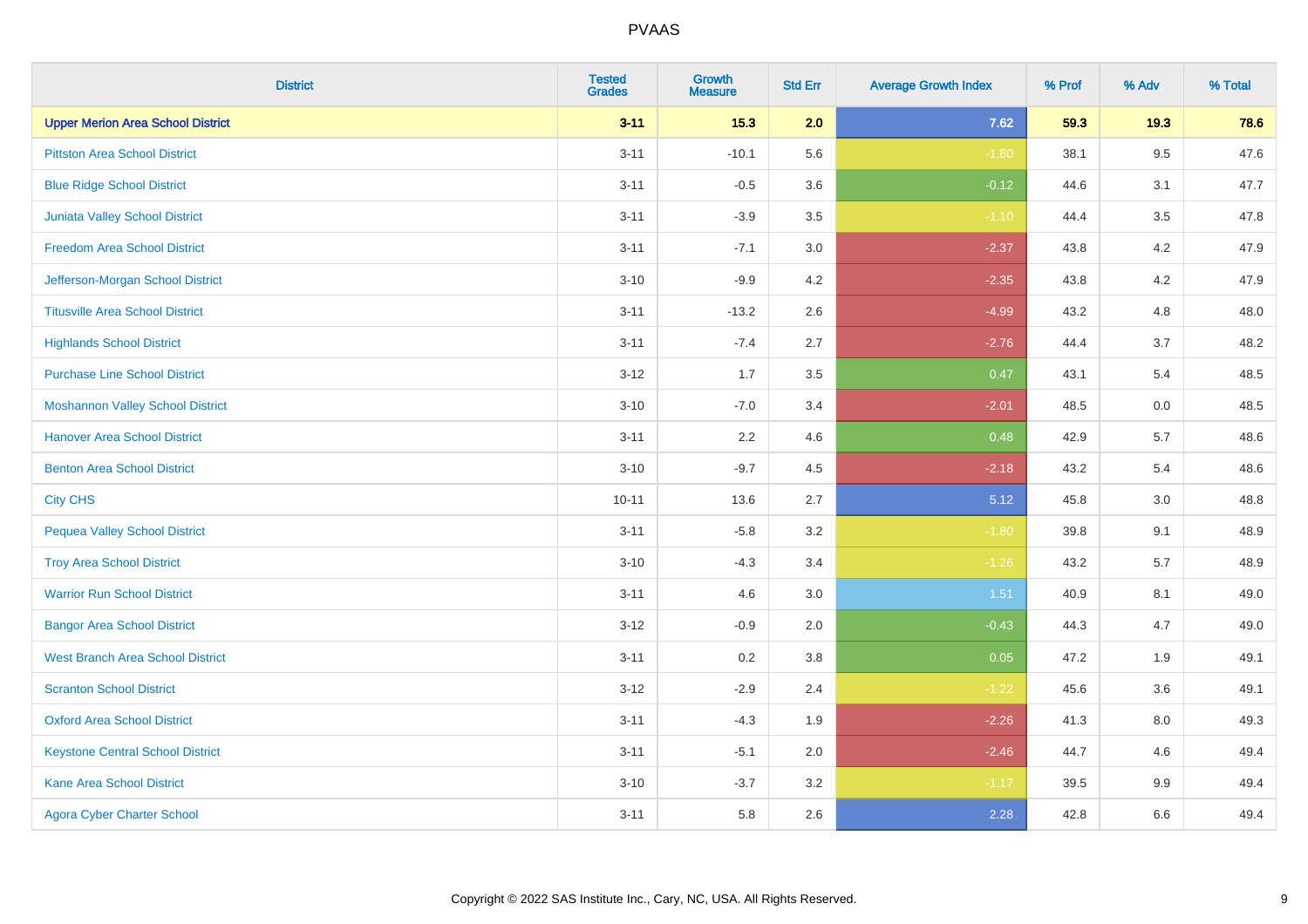| <b>District</b>                               | <b>Tested</b><br><b>Grades</b> | <b>Growth</b><br><b>Measure</b> | <b>Std Err</b> | <b>Average Growth Index</b> | % Prof | % Adv   | % Total  |
|-----------------------------------------------|--------------------------------|---------------------------------|----------------|-----------------------------|--------|---------|----------|
| <b>Upper Merion Area School District</b>      | $3 - 11$                       | 15.3                            | 2.0            | 7.62                        | 59.3   | 19.3    | 78.6     |
| <b>Ringgold School District</b>               | $3 - 11$                       | $-14.7$                         | 2.4            | $-6.04$                     | 41.5   | 7.9     | 49.4     |
| <b>Elk Lake School District</b>               | $3 - 11$                       | $-4.0$                          | 3.3            | $-1.23$                     | 46.2   | 3.3     | 49.4     |
| <b>Westmont Hilltop School District</b>       | $3 - 11$                       | $-4.0$                          | 2.8            | $-1.40$                     | 36.3   | 13.3    | 49.6     |
| <b>Governor Mifflin School District</b>       | $3 - 11$                       | 4.1                             | 1.8            | 2.33                        | 42.5   | $7.2\,$ | 49.7     |
| <b>New Foundations Charter School</b>         | $3 - 11$                       | 5.4                             | 2.2            | 2.41                        | 47.2   | 2.5     | 49.8     |
| Penn-Delco School District                    | $3 - 11$                       | $-6.8$                          | 1.9            | $-3.51$                     | 46.6   | 3.2     | 49.8     |
| <b>West Mifflin Area School District</b>      | $3 - 12$                       | $-12.3$                         | 2.9            | $-4.22$                     | 39.7   | 10.3    | 50.0     |
| <b>Pine Grove Area School District</b>        | $3 - 11$                       | $-7.7$                          | 2.9            | $-2.66$                     | 42.3   | 7.7     | 50.0     |
| South Williamsport Area School District       | $3 - 10$                       | $-5.7$                          | 2.5            | $-2.30$                     | 45.5   | $4.5\,$ | 50.0     |
| Portage Area School District                  | $3 - 10$                       | $-8.1$                          | 3.6            | $-2.26$                     | 40.6   | 9.4     | 50.0     |
| Meyersdale Area School District               | $3 - 11$                       | 4.2                             | 4.0            | 1.07                        | 43.1   | 6.9     | 50.0     |
| Mastery Charter School - Hardy Williams       | $3 - 11$                       | 11.4                            | 3.4            | 3.33                        | 44.3   | 5.7     | 50.0     |
| Oil City Area School District                 | $3 - 11$                       | $-2.9$                          | 2.6            | $-1.08$                     | 44.4   | 5.8     | 50.2     |
| <b>Pottsville Area School District</b>        | $3 - 12$                       | 4.4                             | 2.3            | 1.94                        | 44.8   | 5.4     | $50.2\,$ |
| <b>Wattsburg Area School District</b>         | $3 - 11$                       | 6.5                             | 2.7            | 2.43                        | 42.7   | 7.6     | 50.3     |
| <b>Greater Nanticoke Area School District</b> | $3 - 12$                       | 11.2                            | 2.8            | 4.01                        | 38.0   | 12.4    | 50.4     |
| Pocono Mountain School District               | $3 - 12$                       | 6.8                             | 1.5            | 4.62                        | 45.8   | 5.0     | 50.7     |
| <b>Claysburg-Kimmel School District</b>       | $3 - 11$                       | $-5.7$                          | 4.0            | $-1.42$                     | 42.9   | 8.2     | 51.0     |
| <b>Crawford Central School District</b>       | $3 - 11$                       | $-4.7$                          | 2.2            | $-2.15$                     | 40.6   | 10.5    | 51.1     |
| <b>Chichester School District</b>             | $3 - 11$                       | $-2.7$                          | 2.3            | $-1.17$                     | 44.6   | 6.6     | 51.2     |
| Pennsylvania Cyber Charter School             | $3 - 11$                       | 11.6                            | 1.5            | 7.54                        | 46.3   | 5.0     | 51.3     |
| <b>Chambersburg Area School District</b>      | $3 - 11$                       | $-9.5$                          | 1.3            | $-7.20$                     | 42.7   | 8.6     | 51.4     |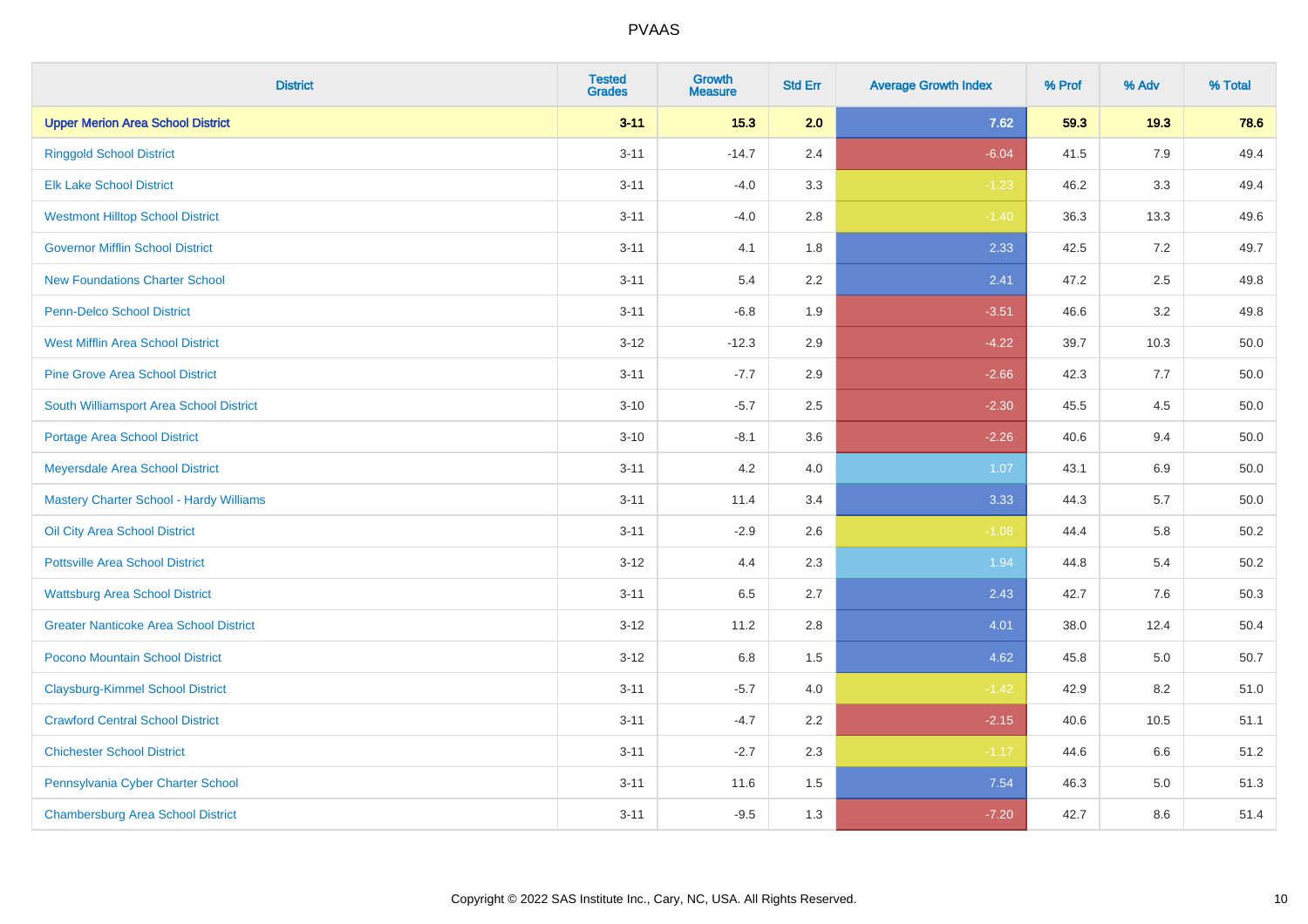| <b>District</b>                               | <b>Tested</b><br><b>Grades</b> | <b>Growth</b><br><b>Measure</b> | <b>Std Err</b> | <b>Average Growth Index</b> | % Prof | % Adv   | % Total |
|-----------------------------------------------|--------------------------------|---------------------------------|----------------|-----------------------------|--------|---------|---------|
| <b>Upper Merion Area School District</b>      | $3 - 11$                       | $15.3$                          | 2.0            | 7.62                        | 59.3   | 19.3    | 78.6    |
| Lehigh Valley Academy Regional Charter School | $3 - 11$                       | 0.7                             | 2.3            | 0.32                        | 46.3   | $5.0\,$ | 51.4    |
| <b>Burgettstown Area School District</b>      | $3 - 11$                       | $-2.1$                          | 3.4            | $-0.62$                     | 50.0   | 1.4     | 51.4    |
| <b>Interboro School District</b>              | $3 - 12$                       | $-7.3$                          | 2.1            | $-3.43$                     | 46.6   | 4.8     | 51.4    |
| <b>Carlynton School District</b>              | $3 - 11$                       | 7.3                             | 3.3            | 2.22                        | 41.0   | 10.5    | 51.6    |
| <b>Middletown Area School District</b>        | $3 - 11$                       | $-5.3$                          | 2.6            | $-2.05$                     | 46.4   | 5.3     | 51.7    |
| <b>Upper Darby School District</b>            | $3 - 12$                       | 6.9                             | 1.5            | 4.62                        | 45.0   | 6.7     | 51.7    |
| <b>Hamburg Area School District</b>           | $3 - 11$                       | 8.9                             | 2.5            | 3.63                        | 43.5   | 8.2     | 51.7    |
| <b>Forbes Road School District</b>            | $3 - 11$                       | 2.8                             | 5.1            | 0.56                        | 41.4   | 10.3    | 51.7    |
| <b>Butler Area School District</b>            | $3 - 11$                       | $-6.5$                          | 1.5            | $-4.26$                     | 42.5   | 9.4     | 51.9    |
| <b>Riverside School District</b>              | $3 - 11$                       | $-3.2$                          | 3.0            | $-1.09$                     | 43.0   | 9.0     | 52.0    |
| Schuylkill Haven Area School District         | $3 - 11$                       | $-15.3$                         | 3.1            | $-4.87$                     | 49.7   | 2.4     | 52.1    |
| <b>Panther Valley School District</b>         | $3 - 12$                       | $-0.6$                          | 3.3            | $-0.19$                     | 47.9   | 4.3     | 52.1    |
| Montrose Area School District                 | $3 - 10$                       | $-5.5$                          | 3.0            | $-1.82$                     | 46.7   | 5.4     | 52.2    |
| <b>Stroudsburg Area School District</b>       | $3 - 11$                       | $5.5\,$                         | 1.9            | 2.88                        | 48.1   | 4.2     | 52.3    |
| <b>Lakeland School District</b>               | $3 - 11$                       | 1.1                             | 2.8            | 0.38                        | 48.6   | 3.7     | 52.3    |
| <b>Milton Area School District</b>            | $3 - 11$                       | $-8.7$                          | 2.5            | $-3.52$                     | 45.4   | 6.9     | 52.3    |
| <b>Chestnut Ridge School District</b>         | $3 - 12$                       | $-3.4$                          | 2.9            | $-1.17$                     | 46.6   | 5.8     | 52.4    |
| <b>Greensburg Salem School District</b>       | $3 - 11$                       | $-4.4$                          | 2.4            | $-1.88$                     | 47.6   | 4.9     | 52.4    |
| <b>Wyoming Valley West School District</b>    | $3 - 11$                       | $-2.2$                          | 2.4            | $-0.91$                     | 49.4   | 3.0     | 52.4    |
| <b>California Area School District</b>        | $3 - 10$                       | $-7.3$                          | 3.6            | $-2.02$                     | 42.6   | 9.8     | 52.5    |
| <b>East Lycoming School District</b>          | $3 - 11$                       | $-6.0$                          | 2.7            | $-2.24$                     | 48.3   | 4.2     | 52.5    |
| <b>Northern Cambria School District</b>       | $3 - 11$                       | 10.0                            | 3.3            | 3.04                        | 47.4   | 5.1     | 52.6    |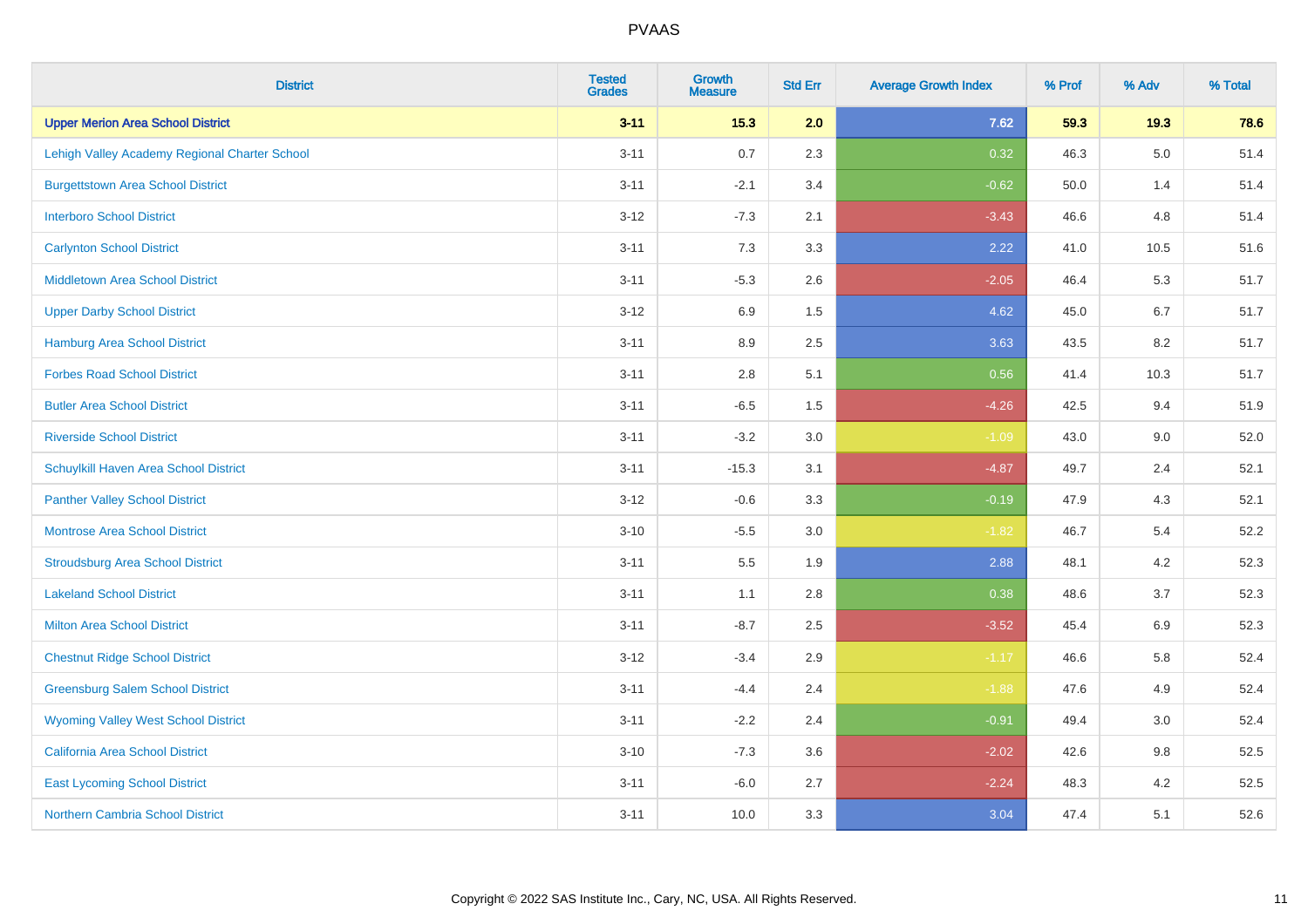| <b>District</b>                            | <b>Tested</b><br><b>Grades</b> | <b>Growth</b><br><b>Measure</b> | <b>Std Err</b> | <b>Average Growth Index</b> | % Prof | % Adv   | % Total |
|--------------------------------------------|--------------------------------|---------------------------------|----------------|-----------------------------|--------|---------|---------|
| <b>Upper Merion Area School District</b>   | $3 - 11$                       | 15.3                            | 2.0            | 7.62                        | 59.3   | 19.3    | 78.6    |
| <b>Mount Pleasant Area School District</b> | $3 - 11$                       | $-5.0$                          | 2.6            | $-1.93$                     | 52.6   | 0.0     | 52.6    |
| <b>Franklin Area School District</b>       | $3 - 11$                       | 6.6                             | 2.8            | 2.34                        | 48.2   | 4.5     | 52.7    |
| Hatboro-Horsham School District            | $3 - 11$                       | $-12.8$                         | 1.7            | $-7.47$                     | 45.6   | $7.2\,$ | 52.8    |
| <b>Salisbury Township School District</b>  | $3 - 11$                       | 6.3                             | 3.6            | 1.77                        | 46.2   | 6.6     | 52.8    |
| <b>Grove City Area School District</b>     | $3 - 12$                       | 5.1                             | 2.4            | 2.09                        | 36.4   | 16.5    | 52.8    |
| <b>Hazleton Area School District</b>       | $3 - 11$                       | 9.6                             | 1.4            | 6.77                        | 45.0   | 7.8     | 52.9    |
| <b>Mid Valley School District</b>          | $3 - 10$                       | $-1.7$                          | 3.0            | $-0.55$                     | 45.1   | 7.8     | 52.9    |
| <b>Tuscarora School District</b>           | $3 - 11$                       | $-0.6$                          | 2.3            | $-0.27$                     | 45.1   | 8.1     | 53.2    |
| <b>Connellsville Area School District</b>  | $3 - 11$                       | 6.1                             | 2.0            | 3.05                        | 45.4   | 7.8     | 53.2    |
| <b>Exeter Township School District</b>     | $3 - 11$                       | $-10.4$                         | 1.9            | $-5.44$                     | 50.6   | 2.7     | 53.3    |
| Philadelphia Academy Charter School        | $3 - 11$                       | $-8.9$                          | 2.9            | $-3.04$                     | 50.5   | 2.9     | 53.4    |
| <b>Sharon City School District</b>         | $3 - 11$                       | 4.9                             | 2.6            | 1.87                        | 48.2   | 5.3     | 53.4    |
| <b>MaST Community Charter School</b>       | $3 - 10$                       | $-4.1$                          | 2.7            | $-1.52$                     | 44.0   | 9.5     | 53.4    |
| East Stroudsburg Area School District      | $3 - 11$                       | 0.1                             | 1.6            | 0.05                        | 45.8   | 7.8     | 53.6    |
| <b>Conemaugh Valley School District</b>    | $3 - 12$                       | $-3.2$                          | 4.1            | $-0.78$                     | 48.2   | 5.6     | 53.7    |
| <b>North Star School District</b>          | $3 - 11$                       | $-8.7$                          | 3.5            | $-2.51$                     | 47.8   | $6.0\,$ | 53.7    |
| <b>Mifflin County School District</b>      | $3 - 11$                       | 9.1                             | 1.7            | 5.49                        | 47.1   | 6.7     | 53.8    |
| <b>Ridley School District</b>              | $3 - 12$                       | 10.0                            | 1.6            | 6.10                        | 45.6   | 8.2     | 53.8    |
| <b>Pottsgrove School District</b>          | $3 - 11$                       | 2.8                             | 2.0            | 1.35                        | 44.0   | 10.0    | 53.9    |
| <b>Bradford Area School District</b>       | $3 - 12$                       | $-9.3$                          | 2.4            | $-3.87$                     | 45.8   | 8.3     | 54.2    |
| <b>Conrad Weiser Area School District</b>  | $3 - 11$                       | 3.6                             | 2.2            | 1.63                        | 52.1   | 2.1     | 54.2    |
| Jeannette City School District             | $3 - 11$                       | $-4.3$                          | $3.8\,$        | $-1.13$                     | 46.7   | 7.5     | 54.2    |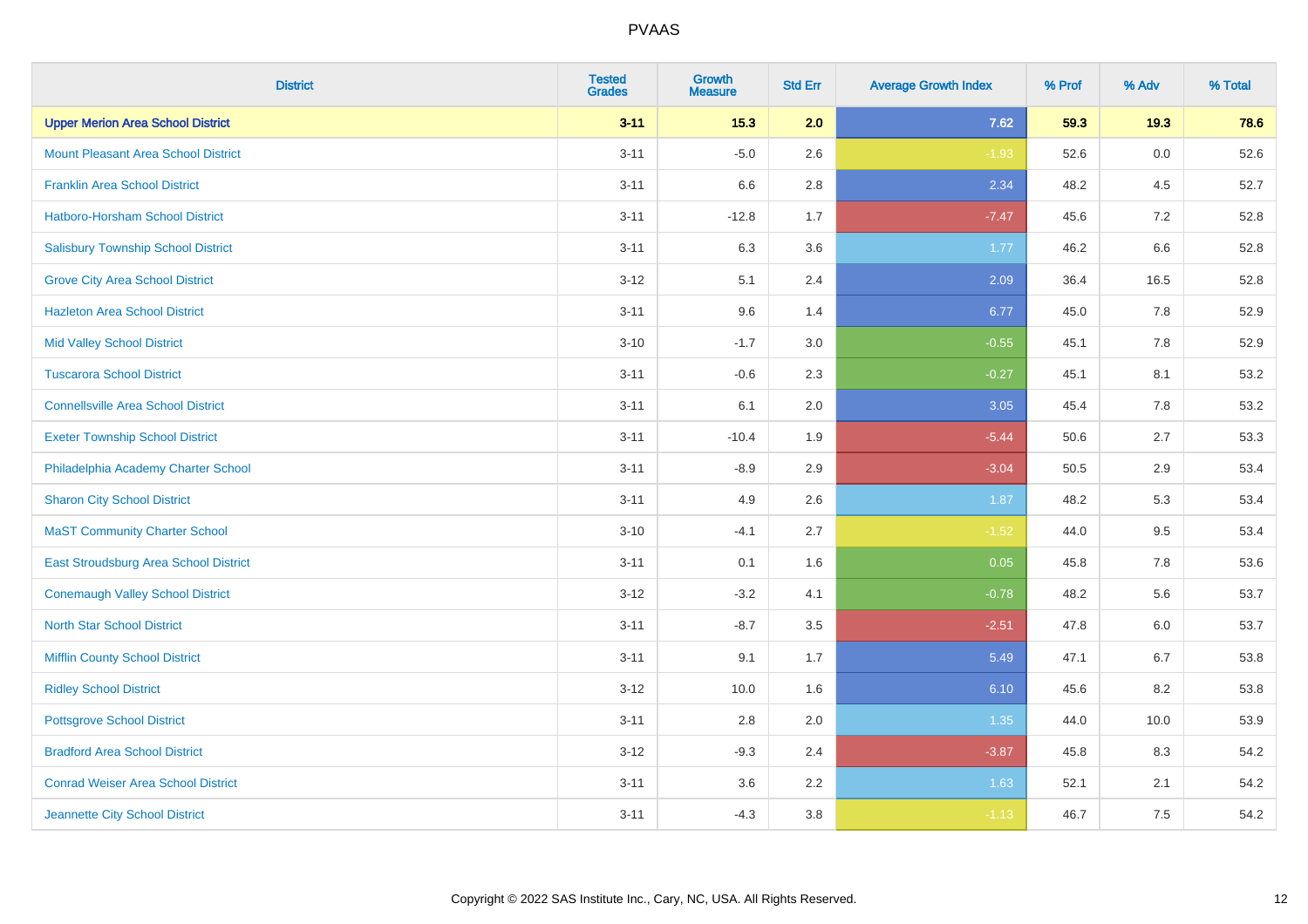| <b>District</b>                              | <b>Tested</b><br><b>Grades</b> | <b>Growth</b><br><b>Measure</b> | <b>Std Err</b> | <b>Average Growth Index</b> | % Prof | % Adv | % Total |
|----------------------------------------------|--------------------------------|---------------------------------|----------------|-----------------------------|--------|-------|---------|
| <b>Upper Merion Area School District</b>     | $3 - 11$                       | 15.3                            | 2.0            | 7.62                        | 59.3   | 19.3  | 78.6    |
| Southern Tioga School District               | $3 - 11$                       | $-11.5$                         | 2.7            | $-4.25$                     | 47.8   | 6.4   | 54.3    |
| <b>Penncrest School District</b>             | $3 - 11$                       | 5.7                             | 2.2            | 2.57                        | 47.2   | 7.1   | 54.3    |
| <b>Athens Area School District</b>           | $3 - 11$                       | 1.6                             | 2.5            | 0.64                        | 46.9   | 7.6   | 54.5    |
| <b>Laurel Highlands School District</b>      | $3 - 11$                       | 4.3                             | 2.4            | 1.81                        | 44.9   | 9.6   | 54.5    |
| <b>Tunkhannock Area School District</b>      | $3 - 11$                       | 2.3                             | 2.2            | $1.01$                      | 44.9   | 9.6   | 54.6    |
| <b>Yough School District</b>                 | $3 - 10$                       | $-6.6$                          | 2.7            | $-2.43$                     | 50.8   | 4.0   | 54.8    |
| Insight PA Cyber Charter School              | $3 - 11$                       | 0.7                             | 5.7            | 0.12                        | 50.0   | 4.8   | 54.8    |
| <b>Forest Hills School District</b>          | $3 - 11$                       | $-7.3$                          | 2.7            | $-2.74$                     | 41.1   | 13.7  | 54.8    |
| <b>Pennridge School District</b>             | $3 - 10$                       | $-16.8$                         | 1.4            | $-11.59$                    | 46.8   | 8.0   | 54.9    |
| <b>Blue Mountain School District</b>         | $3 - 10$                       | $-5.8$                          | 2.3            | $-2.56$                     | 46.6   | 8.5   | 55.1    |
| <b>York Academy Regional Charter School</b>  | $3 - 11$                       | 9.0                             | 5.0            | 1.79                        | 55.2   | 0.0   | 55.2    |
| Northern Tioga School District               | $3 - 12$                       | $-7.5$                          | 2.8            | $-2.64$                     | 54.0   | 1.2   | 55.2    |
| <b>Glendale School District</b>              | $3 - 10$                       | $-0.9$                          | 3.7            | $-0.24$                     | 50.0   | 5.4   | 55.4    |
| <b>Cornwall-Lebanon School District</b>      | $3 - 11$                       | 8.3                             | 1.6            | 5.08                        | 47.2   | 8.4   | 55.6    |
| <b>Elizabeth Forward School District</b>     | $3 - 11$                       | $-8.4$                          | 2.4            | $-3.41$                     | 51.7   | 4.0   | 55.7    |
| <b>Altoona Area School District</b>          | $3 - 12$                       | 3.3                             | 1.6            | 1.99                        | 47.7   | 8.2   | 55.9    |
| <b>Iroquois School District</b>              | $3 - 11$                       | 13.1                            | 3.0            | 4.35                        | 48.2   | 7.8   | 56.0    |
| <b>Oley Valley School District</b>           | $3 - 11$                       | $-0.4$                          | 2.8            | $-0.15$                     | 43.1   | 12.9  | 56.0    |
| <b>Cheltenham School District</b>            | $3 - 11$                       | $-1.4$                          | 2.1            | $-0.67$                     | 46.1   | 10.0  | 56.1    |
| <b>Jersey Shore Area School District</b>     | $3 - 11$                       | 0.5                             | 2.6            | 0.21                        | 47.1   | 9.2   | 56.2    |
| <b>Tidioute Community Charter School</b>     | $3 - 11$                       | 5.7                             | 5.1            | 1.11                        | 34.4   | 21.9  | 56.2    |
| <b>Susquehanna Community School District</b> | $3 - 11$                       | $-2.8$                          | 4.2            | $-0.66$                     | 49.4   | 6.9   | 56.3    |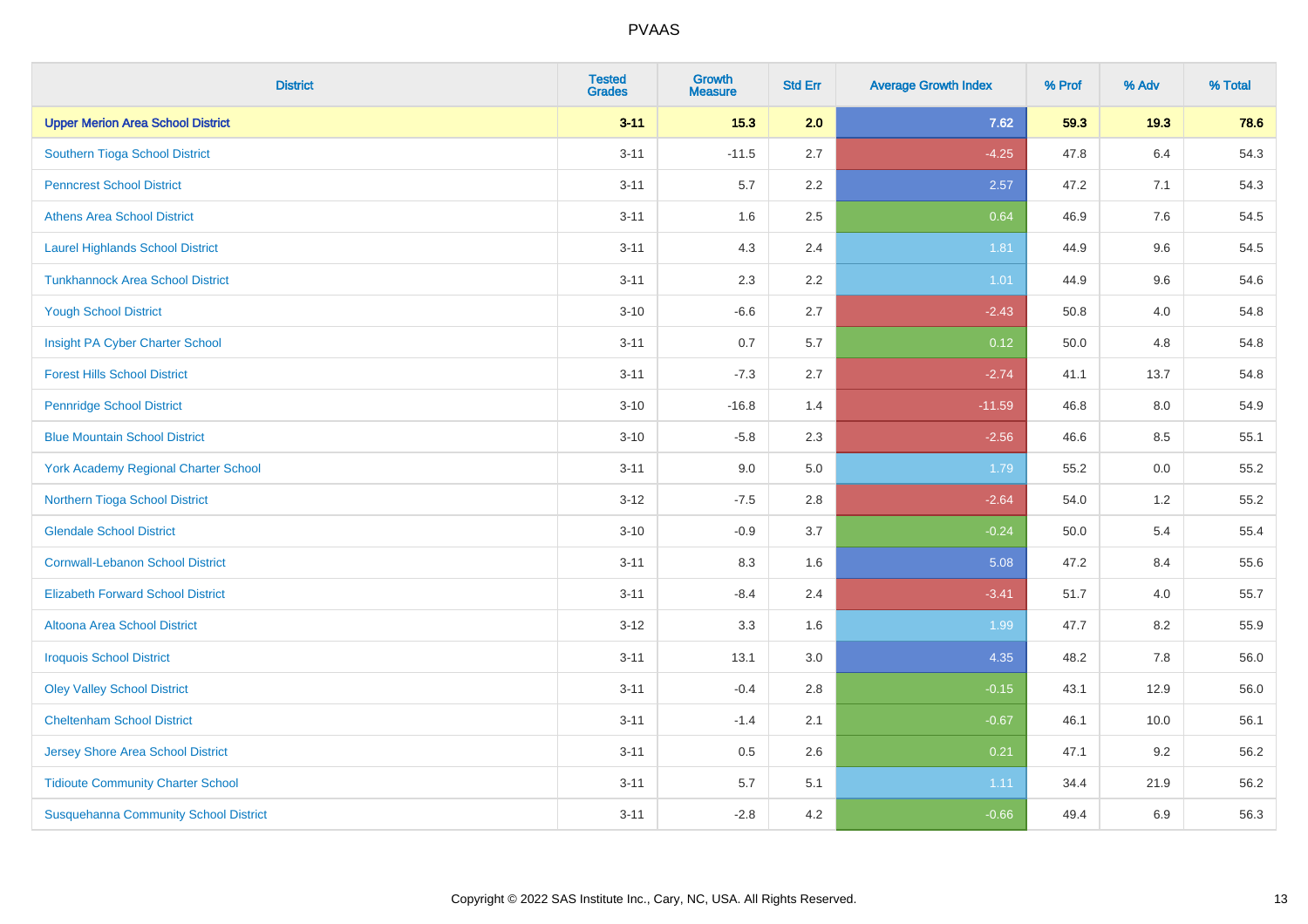| <b>District</b>                                    | <b>Tested</b><br><b>Grades</b> | <b>Growth</b><br><b>Measure</b> | <b>Std Err</b> | <b>Average Growth Index</b> | % Prof | % Adv   | % Total |
|----------------------------------------------------|--------------------------------|---------------------------------|----------------|-----------------------------|--------|---------|---------|
| <b>Upper Merion Area School District</b>           | $3 - 11$                       | 15.3                            | 2.0            | 7.62                        | 59.3   | 19.3    | 78.6    |
| <b>Moniteau School District</b>                    | $3 - 11$                       | $-11.8$                         | 3.3            | $-3.56$                     | 50.0   | 6.3     | 56.3    |
| <b>Steel Valley School District</b>                | $3 - 11$                       | 6.5                             | 3.4            | 1.89                        | 50.7   | 5.6     | 56.3    |
| <b>Commonwealth Charter Academy Charter School</b> | $3 - 10$                       | 9.1                             | 1.9            | 4.90                        | 47.2   | 9.1     | 56.3    |
| <b>Loyalsock Township School District</b>          | $3 - 12$                       | 4.2                             | 2.8            | 1.47                        | 54.3   | 2.1     | 56.4    |
| <b>Whitehall-Coplay School District</b>            | $3 - 11$                       | 6.1                             | 1.8            | 3.45                        | 49.3   | 7.4     | 56.6    |
| <b>Bethlehem Area School District</b>              | $3 - 11$                       | 9.3                             | 1.1            | 8.15                        | 44.7   | 12.0    | 56.7    |
| Allegheny-Clarion Valley School District           | $3 - 10$                       | 7.8                             | 4.7            | 1.65                        | 53.3   | 3.3     | 56.7    |
| <b>Lehighton Area School District</b>              | $3 - 11$                       | $-1.6$                          | 2.3            | $-0.70$                     | 51.1   | 5.6     | 56.7    |
| South Side Area School District                    | $3 - 11$                       | $-1.6$                          | 3.3            | $-0.48$                     | 50.0   | 6.8     | 56.8    |
| Millville Area School District                     | $3 - 12$                       | $-0.9$                          | 4.7            | $-0.18$                     | 51.4   | 5.4     | 56.8    |
| <b>Twin Valley School District</b>                 | $3 - 12$                       | $-3.6$                          | 2.1            | $-1.69$                     | 49.6   | 7.1     | 56.8    |
| <b>Waynesboro Area School District</b>             | $3 - 12$                       | $-6.1$                          | 1.9            | $-3.20$                     | 50.0   | 6.8     | 56.8    |
| <b>Williamsport Area School District</b>           | $3 - 11$                       | 1.9                             | 1.8            | 1.04                        | 44.1   | 12.8    | 56.9    |
| <b>Brockway Area School District</b>               | $3 - 11$                       | 0.6                             | 3.6            | 0.16                        | 49.2   | 7.7     | 56.9    |
| <b>Cambria Heights School District</b>             | $3 - 10$                       | $-4.1$                          | 3.1            | $-1.32$                     | 51.0   | $6.0\,$ | 57.0    |
| <b>Central Greene School District</b>              | $3 - 11$                       | $-1.6$                          | 2.8            | $-0.55$                     | 54.2   | 2.8     | 57.0    |
| <b>Keystone School District</b>                    | $3 - 11$                       | 3.1                             | 3.3            | 0.94                        | 50.6   | 6.5     | 57.1    |
| <b>Wilson Area School District</b>                 | $3 - 11$                       | 6.0                             | 2.6            | 2.30                        | 48.7   | 8.5     | 57.2    |
| <b>Valley Grove School District</b>                | $3 - 10$                       | $-3.7$                          | 3.7            | $-1.01$                     | 51.2   | 6.1     | 57.3    |
| <b>Brandywine Heights Area School District</b>     | $3 - 11$                       | $-4.9$                          | 2.7            | $-1.81$                     | 49.2   | 8.2     | 57.4    |
| <b>Armstrong School District</b>                   | $3 - 11$                       | 2.6                             | 1.7            | 1.53                        | 51.5   | 6.1     | 57.6    |
| <b>Cranberry Area School District</b>              | $3 - 12$                       | 9.2                             | 3.0            | 3.04                        | 47.5   | 10.2    | 57.6    |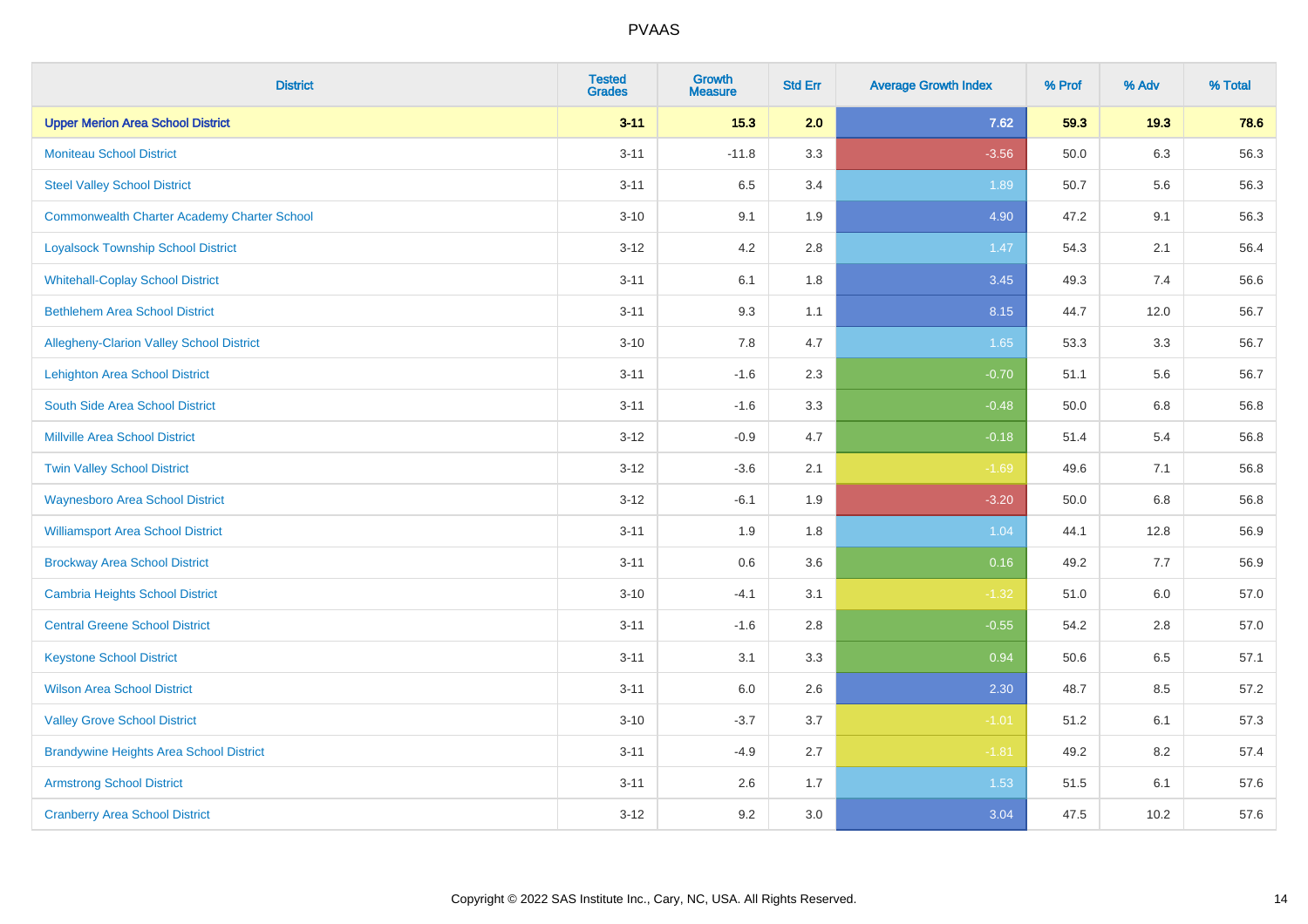| <b>District</b>                                 | <b>Tested</b><br><b>Grades</b> | <b>Growth</b><br><b>Measure</b> | <b>Std Err</b> | <b>Average Growth Index</b> | % Prof | % Adv | % Total |
|-------------------------------------------------|--------------------------------|---------------------------------|----------------|-----------------------------|--------|-------|---------|
| <b>Upper Merion Area School District</b>        | $3 - 11$                       | 15.3                            | 2.0            | 7.62                        | 59.3   | 19.3  | 78.6    |
| <b>Eastern Lancaster County School District</b> | $3 - 12$                       | 4.5                             | 2.2            | 2.09                        | 46.3   | 11.4  | 57.6    |
| <b>Bald Eagle Area School District</b>          | $3 - 11$                       | $-2.1$                          | 2.7            | $-0.75$                     | 48.4   | 9.4   | 57.7    |
| <b>Susquenita School District</b>               | $3 - 11$                       | $-0.1$                          | 2.8            | $-0.01$                     | 47.7   | 10.1  | 57.8    |
| <b>Brentwood Borough School District</b>        | $3 - 11$                       | $-5.3$                          | 3.0            | $-1.72$                     | 52.0   | 6.1   | 58.2    |
| <b>Dover Area School District</b>               | $3 - 12$                       | $6.0\,$                         | 2.1            | 2.94                        | 52.2   | 6.0   | 58.2    |
| <b>Bellefonte Area School District</b>          | $3 - 11$                       | $-0.4$                          | 2.2            | $-0.17$                     | 47.6   | 10.6  | 58.2    |
| <b>Riverside Beaver County School District</b>  | $3 - 11$                       | $-14.0$                         | 3.0            | $-4.64$                     | 49.4   | 8.8   | 58.2    |
| <b>West York Area School District</b>           | $3 - 12$                       | 3.2                             | 2.3            | 1.38                        | 53.8   | 4.4   | 58.2    |
| <b>Commodore Perry School District</b>          | $3 - 11$                       | 3.2                             | 5.5            | 0.58                        | 58.3   | 0.0   | 58.3    |
| <b>Bedford Area School District</b>             | $3 - 11$                       | 2.5                             | 2.6            | 0.93                        | 48.5   | 10.0  | 58.5    |
| Johnsonburg Area School District                | $3 - 11$                       | $-14.1$                         | 3.9            | $-3.62$                     | 54.0   | 4.6   | 58.6    |
| <b>Shaler Area School District</b>              | $3 - 11$                       | $-0.8$                          | 1.9            | $-0.43$                     | 49.1   | 9.6   | 58.7    |
| <b>Western Wayne School District</b>            | $3 - 11$                       | 5.6                             | 2.9            | 1.93                        | 41.3   | 17.4  | 58.7    |
| <b>Ridgway Area School District</b>             | $3 - 11$                       | $-14.5$                         | 4.1            | $-3.56$                     | 49.0   | 9.8   | 58.8    |
| <b>Centennial School District</b>               | $3 - 10$                       | 7.1                             | 1.7            | 4.29                        | 50.1   | 8.7   | 58.9    |
| Southern Columbia Area School District          | $3 - 11$                       | $-14.6$                         | 3.0            | $-4.92$                     | 55.0   | 4.0   | 59.0    |
| <b>Reynolds School District</b>                 | $3 - 10$                       | 0.5                             | 3.4            | 0.16                        | 52.1   | 7.0   | 59.2    |
| <b>Carbondale Area School District</b>          | $3 - 10$                       | 7.4                             | 3.3            | 2.25                        | 56.6   | 2.6   | 59.2    |
| <b>Gettysburg Area School District</b>          | $3 - 11$                       | $-4.0$                          | 2.1            | $-1.89$                     | 45.3   | 14.0  | 59.3    |
| Millersburg Area School District                | $3 - 11$                       | 6.2                             | 3.8            | 1.63                        | 51.8   | 7.4   | 59.3    |
| <b>Somerset Area School District</b>            | $3 - 11$                       | $-4.4$                          | 2.3            | $-1.93$                     | 44.4   | 14.9  | 59.3    |
| <b>Sayre Area School District</b>               | $3 - 11$                       | 11.2                            | 3.5            | 3.20                        | 52.2   | 7.5   | 59.7    |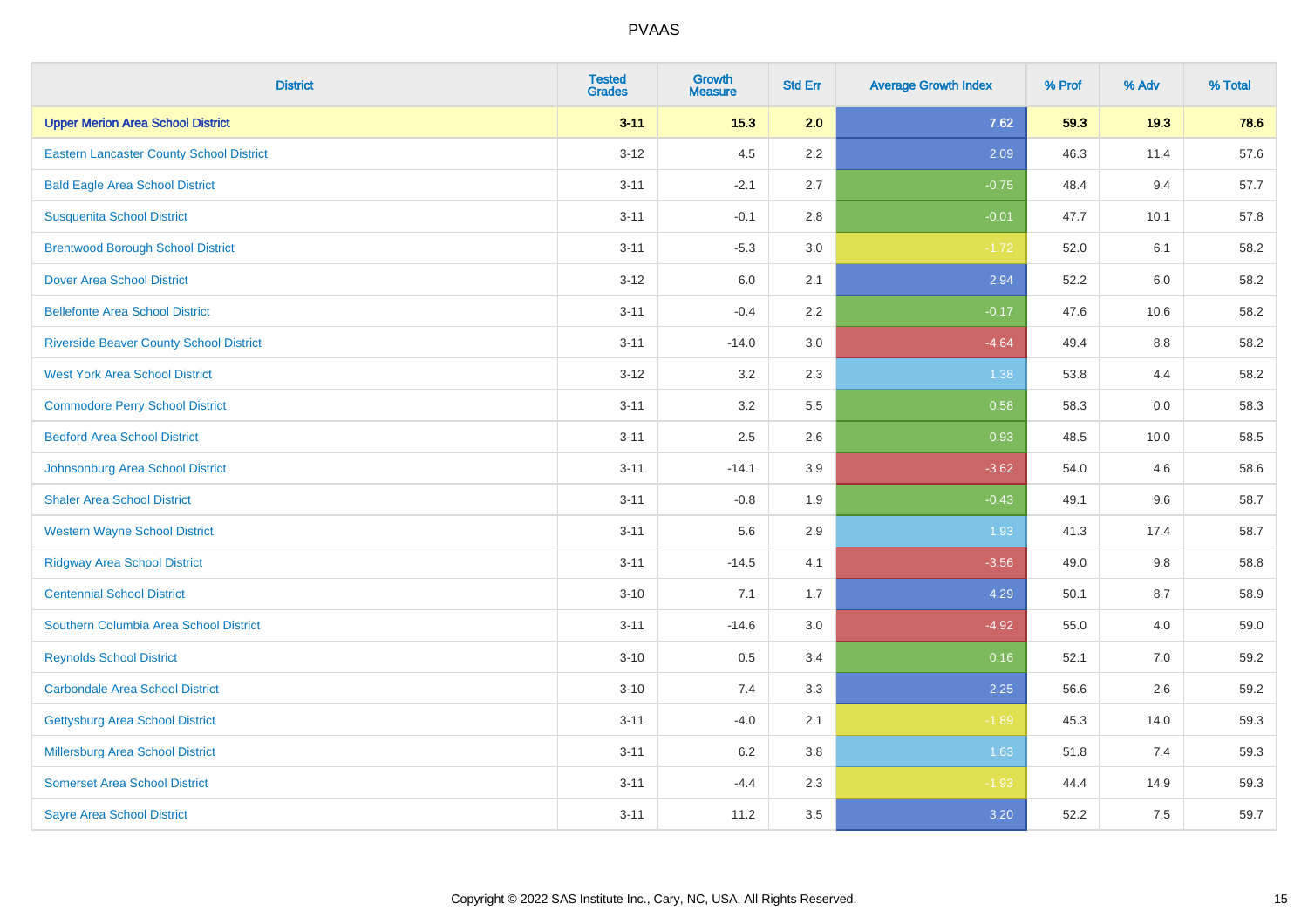| <b>District</b>                          | <b>Tested</b><br><b>Grades</b> | <b>Growth</b><br><b>Measure</b> | <b>Std Err</b> | <b>Average Growth Index</b> | % Prof | % Adv | % Total |
|------------------------------------------|--------------------------------|---------------------------------|----------------|-----------------------------|--------|-------|---------|
| <b>Upper Merion Area School District</b> | $3 - 11$                       | 15.3                            | 2.0            | 7.62                        | 59.3   | 19.3  | 78.6    |
| <b>Old Forge School District</b>         | $3 - 12$                       | $-5.9$                          | 3.4            | $-1.73$                     | 52.9   | 7.1   | 60.0    |
| <b>Apollo-Ridge School District</b>      | $3 - 12$                       | $-4.7$                          | 3.7            | $-1.24$                     | 50.0   | 10.0  | 60.0    |
| <b>Central Fulton School District</b>    | $3 - 11$                       | $-0.5$                          | 3.5            | $-0.14$                     | 51.4   | 8.6   | 60.0    |
| <b>Clarion Area School District</b>      | $3 - 11$                       | 10.3                            | 4.1            | 2.51                        | 45.4   | 14.6  | 60.0    |
| <b>Trinity Area School District</b>      | $3 - 11$                       | $-5.4$                          | 2.0            | $-2.71$                     | 48.3   | 11.8  | 60.1    |
| <b>Plum Borough School District</b>      | $3 - 11$                       | $-11.3$                         | 2.2            | $-5.19$                     | 51.1   | 9.0   | 60.1    |
| Wilmington Area School District          | $3 - 11$                       | 7.5                             | $3.0\,$        | 2.48                        | 55.1   | 5.1   | 60.2    |
| Eastern Lebanon County School District   | $3 - 11$                       | 8.6                             | 2.2            | 3.84                        | 48.8   | 11.4  | 60.3    |
| <b>Carlisle Area School District</b>     | $3 - 11$                       | $-5.3$                          | 1.9            | $-2.81$                     | 54.0   | 6.3   | 60.3    |
| <b>Fort Cherry School District</b>       | $3 - 10$                       | $-5.9$                          | 3.8            | $-1.56$                     | 55.2   | 5.2   | 60.3    |
| <b>Greenville Area School District</b>   | $3 - 11$                       | 0.7                             | 2.9            | 0.26                        | 53.4   | 6.9   | 60.3    |
| <b>Mohawk Area School District</b>       | $3 - 11$                       | $-7.5$                          | 3.1            | $-2.45$                     | 49.4   | 11.0  | 60.4    |
| <b>Spring Cove School District</b>       | $3 - 11$                       | 3.4                             | 2.5            | 1.33                        | 47.8   | 12.7  | 60.4    |
| <b>Palisades School District</b>         | $3 - 11$                       | $-8.7$                          | 2.8            | $-3.06$                     | 53.8   | 6.7   | 60.5    |
| <b>Punxsutawney Area School District</b> | $3 - 11$                       | 4.2                             | 2.9            | 1.45                        | 55.0   | 5.5   | 60.6    |
| <b>Octorara Area School District</b>     | $3 - 11$                       | 9.1                             | 2.4            | 3.82                        | 52.1   | 8.5   | 60.6    |
| <b>Central Dauphin School District</b>   | $3 - 11$                       | 4.4                             | 1.3            | 3.32                        | 53.3   | 7.4   | 60.7    |
| <b>Mcguffey School District</b>          | $3 - 11$                       | 2.1                             | 2.6            | 0.81                        | 57.7   | 3.1   | 60.8    |
| <b>Montgomery Area School District</b>   | $3 - 11$                       | 10.7                            | 3.6            | 2.96                        | 48.7   | 12.4  | 61.1    |
| Ambridge Area School District            | $3-12$                         | 9.1                             | 2.6            | 3.46                        | 50.4   | 10.7  | 61.1    |
| <b>Wellsboro Area School District</b>    | $3 - 11$                       | $-12.4$                         | 3.0            | $-4.11$                     | 49.2   | 11.9  | 61.1    |
| <b>Rose Tree Media School District</b>   | $3 - 10$                       | $-25.6$                         | 2.4            | $-10.76$                    | 54.8   | 6.4   | 61.2    |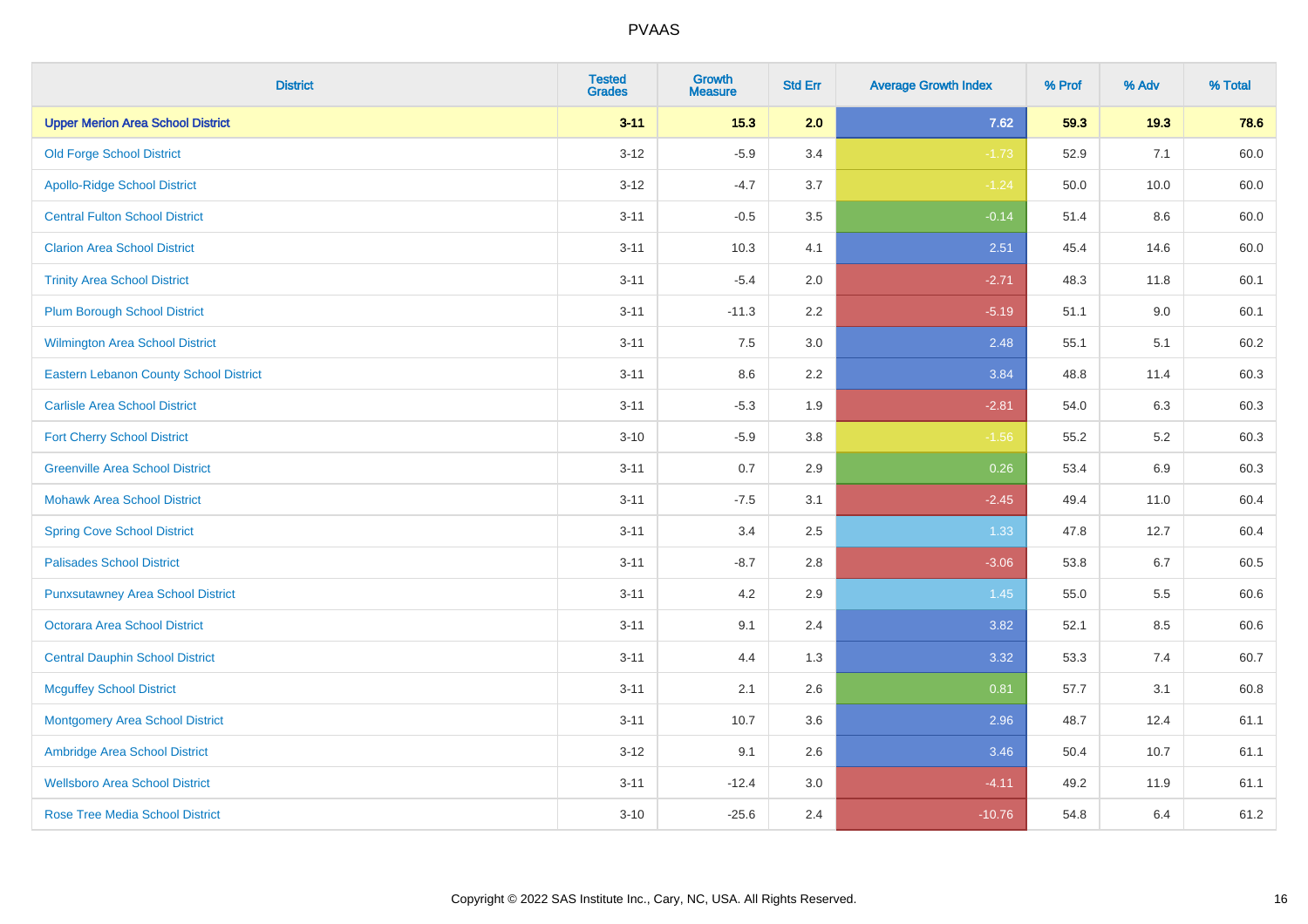| <b>District</b>                                | <b>Tested</b><br><b>Grades</b> | <b>Growth</b><br><b>Measure</b> | <b>Std Err</b> | <b>Average Growth Index</b> | % Prof | % Adv   | % Total |
|------------------------------------------------|--------------------------------|---------------------------------|----------------|-----------------------------|--------|---------|---------|
| <b>Upper Merion Area School District</b>       | $3 - 11$                       | 15.3                            | 2.0            | 7.62                        | 59.3   | 19.3    | 78.6    |
| <b>Elizabethtown Area School District</b>      | $3 - 12$                       | $-0.9$                          | 1.9            | $-0.47$                     | 50.0   | 11.2    | 61.2    |
| <b>Conewago Valley School District</b>         | $3 - 12$                       | $-0.9$                          | 2.0            | $-0.45$                     | 51.7   | 9.6     | 61.3    |
| South Eastern School District                  | $3 - 11$                       | $0.9\,$                         | 2.4            | 0.39                        | 54.8   | 6.6     | 61.4    |
| <b>Karns City Area School District</b>         | $3 - 11$                       | $-6.0$                          | 2.9            | $-2.03$                     | 53.1   | 8.3     | 61.5    |
| <b>Union Area School District</b>              | $3 - 11$                       | 1.9                             | 4.3            | 0.44                        | 61.5   | 0.0     | 61.5    |
| <b>Newport School District</b>                 | $3 - 12$                       | 1.4                             | 3.5            | 0.41                        | 51.5   | 10.3    | 61.8    |
| <b>Lower Dauphin School District</b>           | $3 - 11$                       | 0.6                             | 1.9            | 0.33                        | 49.2   | 12.6    | 61.8    |
| <b>Fairfield Area School District</b>          | $3 - 11$                       | $-5.6$                          | 3.4            | $-1.66$                     | 57.9   | 4.0     | 61.8    |
| <b>Everett Area School District</b>            | $3 - 11$                       | 5.0                             | 3.4            | 1.47                        | 60.5   | 1.3     | 61.8    |
| <b>Upper Moreland Township School District</b> | $3 - 11$                       | $-5.0$                          | 2.2            | $-2.31$                     | 57.9   | 4.0     | 61.9    |
| <b>Line Mountain School District</b>           | $3 - 11$                       | 4.1                             | 3.2            | 1.27                        | 52.9   | 9.2     | 62.1    |
| <b>Homer-Center School District</b>            | $3 - 11$                       | 9.7                             | 3.6            | 2.70                        | 45.1   | 17.2    | 62.3    |
| <b>Palmerton Area School District</b>          | $3 - 11$                       | $-1.2$                          | 3.0            | $-0.39$                     | 57.4   | 5.0     | 62.4    |
| <b>Hopewell Area School District</b>           | $3 - 11$                       | 2.6                             | 2.7            | 0.97                        | 58.4   | 4.0     | 62.4    |
| <b>Dallas School District</b>                  | $3 - 11$                       | $-2.5$                          | 2.2            | $-1.12$                     | 54.9   | 7.6     | 62.4    |
| <b>Otto-Eldred School District</b>             | $3 - 11$                       | $-0.7$                          | 4.2            | $-0.15$                     | 56.2   | $6.2\,$ | 62.5    |
| Daniel Boone Area School District              | $3 - 12$                       | 5.7                             | 2.0            | 2.88                        | 51.0   | 11.5    | 62.6    |
| Pen Argyl Area School District                 | $3 - 12$                       | 9.2                             | 2.7            | 3.46                        | 50.0   | 12.6    | 62.6    |
| <b>Windber Area School District</b>            | $3 - 11$                       | $-7.2$                          | 3.2            | $-2.24$                     | 55.4   | 7.2     | 62.6    |
| <b>Pleasant Valley School District</b>         | $3 - 11$                       | 3.1                             | 2.0            | 1.57                        | 57.2   | 5.5     | 62.8    |
| <b>Berlin Brothersvalley School District</b>   | $3 - 11$                       | 4.0                             | 4.2            | 0.96                        | 48.8   | 14.0    | 62.8    |
| Northwestern Lehigh School District            | $3 - 11$                       | 2.2                             | 2.3            | 0.93                        | 53.3   | 9.7     | 63.0    |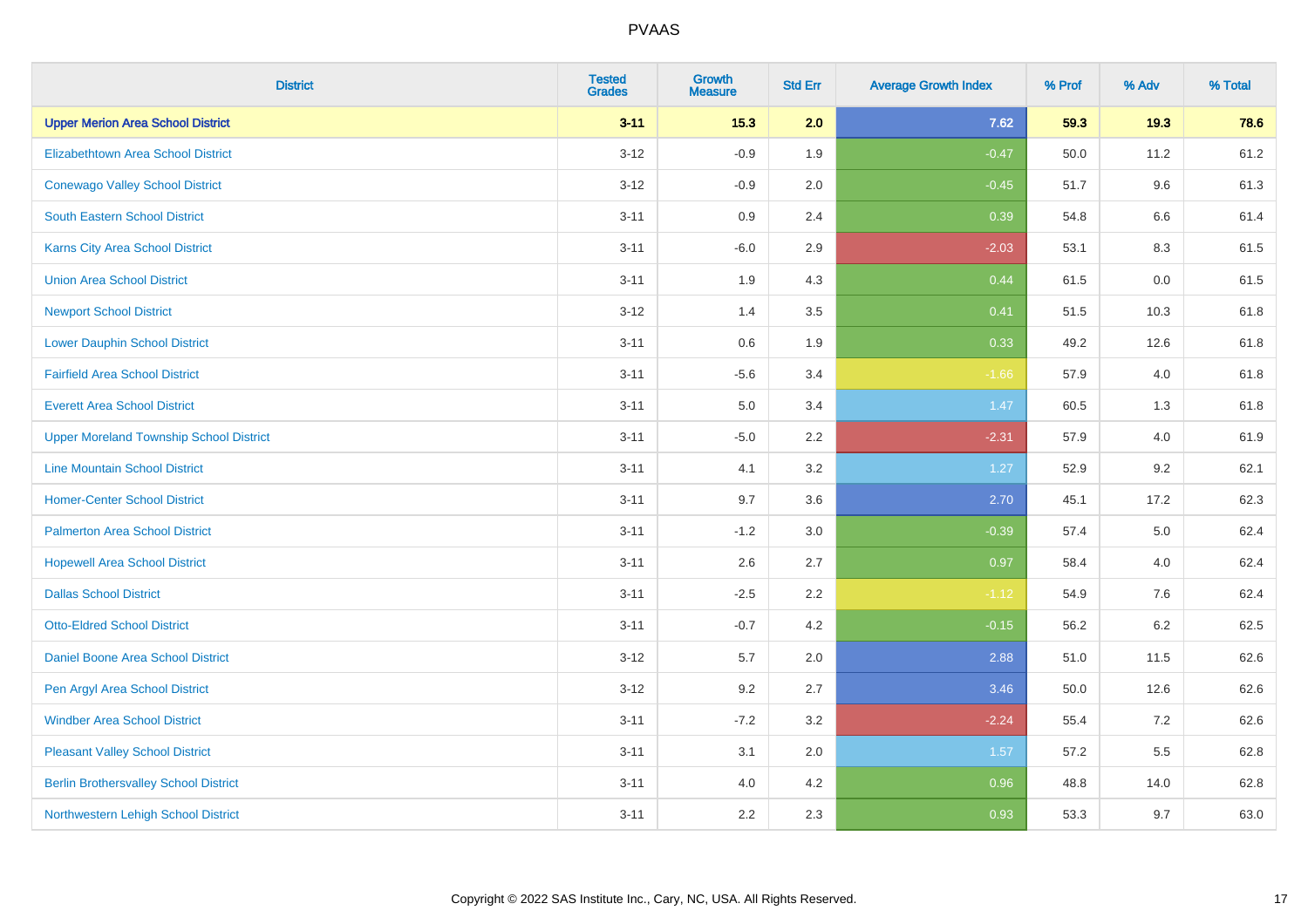| <b>District</b>                               | <b>Tested</b><br><b>Grades</b> | <b>Growth</b><br><b>Measure</b> | <b>Std Err</b> | <b>Average Growth Index</b> | % Prof | % Adv   | % Total |
|-----------------------------------------------|--------------------------------|---------------------------------|----------------|-----------------------------|--------|---------|---------|
| <b>Upper Merion Area School District</b>      | $3 - 11$                       | 15.3                            | 2.0            | 7.62                        | 59.3   | 19.3    | 78.6    |
| <b>Western Beaver County School District</b>  | $3 - 11$                       | $-7.8$                          | 4.2            | $-1.87$                     | 56.5   | $6.5\,$ | 63.0    |
| Northampton Area School District              | $3 - 11$                       | 4.0                             | 1.6            | 2.51                        | 52.3   | 10.8    | 63.1    |
| <b>Charleroi School District</b>              | $3 - 11$                       | $-2.6$                          | 3.0            | $-0.86$                     | 55.7   | 7.4     | 63.1    |
| <b>Chartiers Valley School District</b>       | $3 - 11$                       | $-1.7$                          | 2.0            | $-0.81$                     | 54.7   | 8.4     | 63.1    |
| <b>Lake-Lehman School District</b>            | $3 - 11$                       | 10.8                            | 2.7            | 3.93                        | 55.3   | 7.9     | 63.2    |
| <b>Kennett Consolidated School District</b>   | $3 - 11$                       | 4.8                             | 1.8            | 2.61                        | 52.5   | 10.7    | 63.2    |
| <b>Bermudian Springs School District</b>      | $3 - 11$                       | $-5.5$                          | 2.9            | $-1.94$                     | 56.4   | 6.8     | 63.2    |
| <b>Shippensburg Area School District</b>      | $3 - 11$                       | 9.3                             | 1.9            | 4.84                        | 53.1   | 10.2    | 63.3    |
| <b>Warwick School District</b>                | $3 - 11$                       | 5.2                             | 1.9            | 2.76                        | 46.4   | 17.0    | 63.3    |
| <b>Lakeview School District</b>               | $3 - 11$                       | $-0.9$                          | 3.7            | $-0.24$                     | 60.3   | 3.2     | 63.5    |
| <b>Clarion-Limestone Area School District</b> | $3 - 12$                       | $-2.5$                          | 4.1            | $-0.60$                     | 56.8   | 6.8     | 63.6    |
| Southeastern Greene School District           | $3 - 10$                       | 3.3                             | 4.6            | 0.72                        | 57.6   | 6.1     | 63.6    |
| <b>Bentworth School District</b>              | $3 - 11$                       | 5.7                             | 3.2            | 1.75                        | 44.2   | 19.5    | 63.6    |
| <b>West Shore School District</b>             | $3 - 12$                       | 5.0                             | 1.4            | 3.59                        | 54.2   | 9.4     | 63.6    |
| <b>Avella Area School District</b>            | $3 - 12$                       | $-0.3$                          | 4.7            | $-0.05$                     | 49.3   | 14.5    | 63.8    |
| <b>Upper Adams School District</b>            | $3 - 11$                       | 1.3                             | 2.9            | 0.47                        | 55.2   | 8.6     | 63.8    |
| <b>Coudersport Area School District</b>       | $3 - 11$                       | 7.7                             | 3.7            | 2.06                        | 55.7   | 8.2     | 63.9    |
| <b>Southmoreland School District</b>          | $3 - 11$                       | $-8.3$                          | 3.6            | $-2.32$                     | 56.8   | 7.2     | 64.0    |
| <b>Harbor Creek School District</b>           | $3 - 11$                       | $-7.1$                          | 2.7            | $-2.67$                     | 48.8   | 15.2    | 64.0    |
| <b>Mercer Area School District</b>            | $3 - 11$                       | $-0.2$                          | 3.3            | $-0.06$                     | 56.0   | 8.0     | 64.0    |
| <b>Ephrata Area School District</b>           | $3 - 11$                       | 5.6                             | 1.8            | 3.12                        | 54.7   | 9.5     | 64.2    |
| <b>Chartiers-Houston School District</b>      | $3 - 10$                       | $-8.6$                          | 3.5            | $-2.41$                     | 59.7   | 4.5     | 64.2    |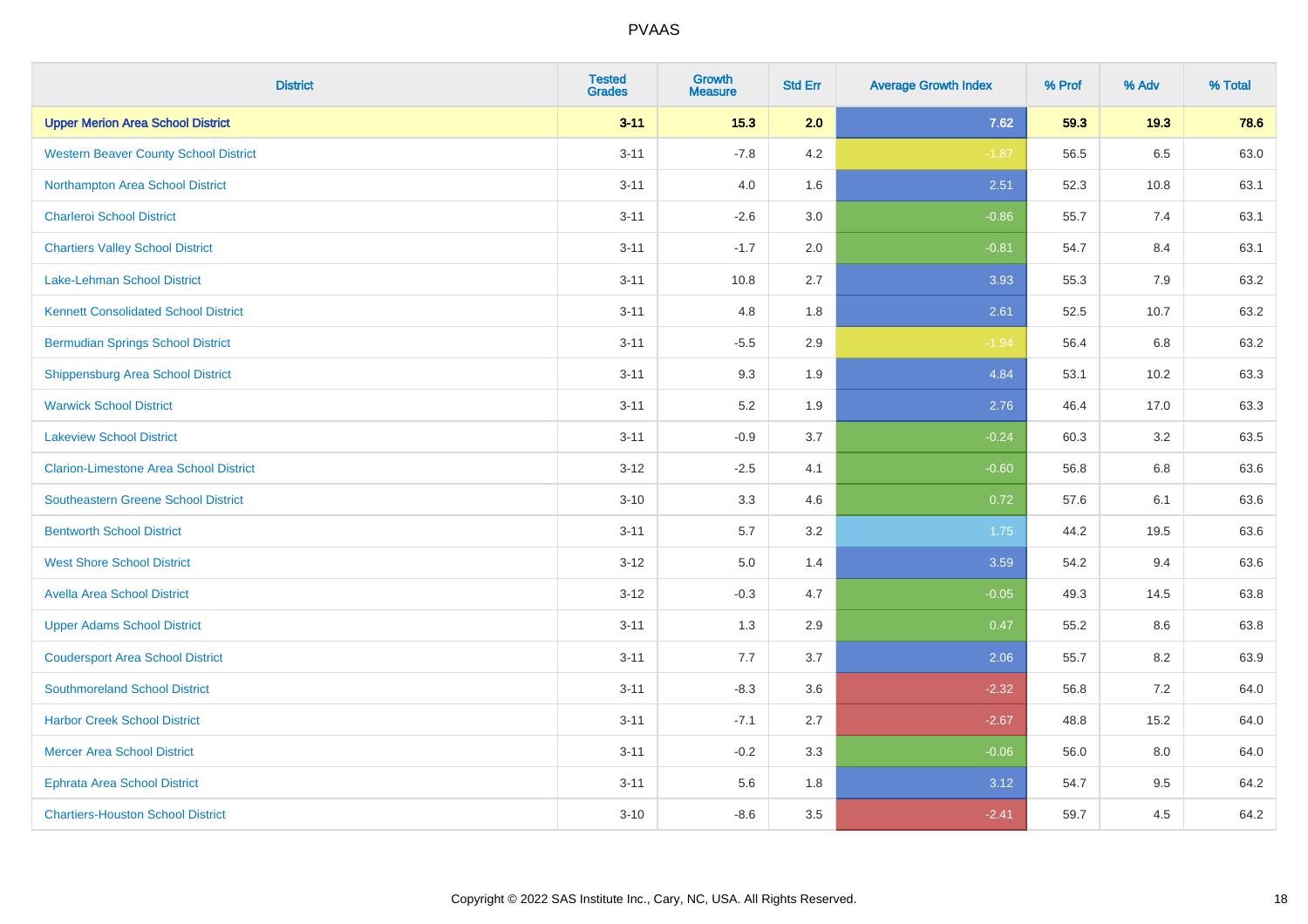| <b>District</b>                             | <b>Tested</b><br><b>Grades</b> | <b>Growth</b><br><b>Measure</b> | <b>Std Err</b> | <b>Average Growth Index</b> | % Prof | % Adv | % Total |
|---------------------------------------------|--------------------------------|---------------------------------|----------------|-----------------------------|--------|-------|---------|
| <b>Upper Merion Area School District</b>    | $3 - 11$                       | 15.3                            | 2.0            | 7.62                        | 59.3   | 19.3  | 78.6    |
| <b>Dubois Area School District</b>          | $3 - 11$                       | $-6.2$                          | 2.0            | $-3.07$                     | 50.9   | 13.4  | 64.3    |
| <b>Belmont Charter School</b>               | $3 - 10$                       | 16.0                            | 6.5            | 2.45                        | 64.3   | 0.0   | 64.3    |
| <b>Avonworth School District</b>            | $3 - 10$                       | $-12.6$                         | 3.1            | $-4.01$                     | 59.8   | 4.6   | 64.4    |
| <b>Penn Manor School District</b>           | $3 - 11$                       | $-0.4$                          | 1.6            | $-0.25$                     | 51.9   | 12.6  | 64.5    |
| <b>Albert Gallatin Area School District</b> | $3 - 11$                       | $-0.8$                          | 2.4            | $-0.32$                     | 54.5   | 10.0  | 64.6    |
| Shenango Area School District               | $3 - 11$                       | $-2.6$                          | 3.3            | $-0.79$                     | 50.6   | 13.9  | 64.6    |
| <b>Wyoming Area School District</b>         | $3 - 10$                       | $-1.3$                          | 2.6            | $-0.50$                     | 53.8   | 10.8  | 64.6    |
| <b>Blackhawk School District</b>            | $3 - 11$                       | 4.7                             | 2.3            | 2.01                        | 55.8   | 8.8   | 64.6    |
| <b>Montoursville Area School District</b>   | $3 - 12$                       | 10.8                            | 2.5            | 4.24                        | 44.6   | 20.1  | 64.8    |
| <b>Manheim Central School District</b>      | $3 - 11$                       | 2.1                             | 2.1            | 1.01                        | 53.2   | 11.6  | 64.8    |
| Lampeter-Strasburg School District          | $3 - 12$                       | $-8.6$                          | 2.0            | $-4.33$                     | 55.1   | 9.8   | 64.8    |
| <b>Cocalico School District</b>             | $3 - 11$                       | 10.6                            | 2.0            | 5.18                        | 50.8   | 14.1  | 64.8    |
| 21st Century Cyber Charter School           | $6 - 12$                       | 5.7                             | 2.3            | 2.50                        | 56.7   | 8.3   | 65.0    |
| Penns Valley Area School District           | $3 - 12$                       | 14.0                            | 2.9            | 4.80                        | 41.9   | 23.1  | 65.0    |
| <b>West Perry School District</b>           | $3 - 11$                       | 12.5                            | 2.5            | 4.99                        | 56.6   | 8.4   | 65.0    |
| <b>Fleetwood Area School District</b>       | $3 - 10$                       | 12.2                            | 2.2            | 5.68                        | 53.5   | 11.6  | 65.2    |
| <b>Bellwood-Antis School District</b>       | $3 - 10$                       | $-1.2$                          | 3.2            | $-0.39$                     | 55.1   | 10.1  | 65.2    |
| Saint Marys Area School District            | $3 - 11$                       | 7.8                             | 2.6            | 3.04                        | 57.0   | 8.2   | 65.2    |
| <b>Schuylkill Valley School District</b>    | $3 - 11$                       | 1.4                             | 2.5            | 0.56                        | 55.1   | 10.2  | 65.3    |
| <b>Allegheny Valley School District</b>     | $3 - 11$                       | 8.5                             | 3.9            | 2.17                        | 53.1   | 12.2  | 65.3    |
| <b>Wayne Highlands School District</b>      | $3 - 11$                       | 7.8                             | 2.4            | 3.23                        | 52.3   | 13.1  | 65.4    |
| <b>Keystone Oaks School District</b>        | $3 - 11$                       | 5.5                             | 2.6            | 2.07                        | 53.2   | 12.1  | 65.4    |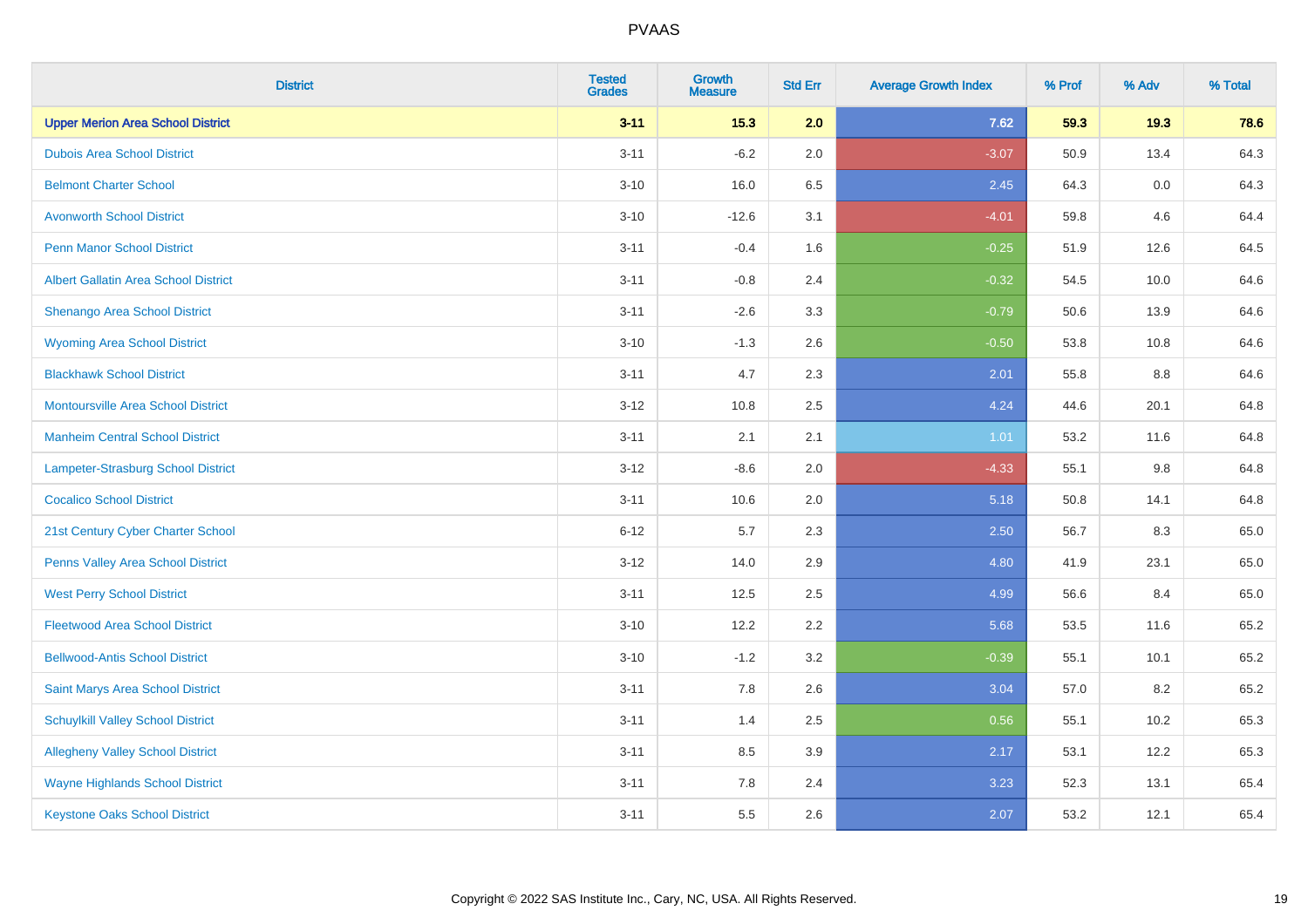| <b>District</b>                             | <b>Tested</b><br><b>Grades</b> | <b>Growth</b><br><b>Measure</b> | <b>Std Err</b> | <b>Average Growth Index</b> | % Prof | % Adv | % Total |
|---------------------------------------------|--------------------------------|---------------------------------|----------------|-----------------------------|--------|-------|---------|
| <b>Upper Merion Area School District</b>    | $3 - 11$                       | 15.3                            | 2.0            | 7.62                        | 59.3   | 19.3  | 78.6    |
| <b>Littlestown Area School District</b>     | $3 - 11$                       | 11.4                            | 2.5            | 4.62                        | 55.2   | 10.4  | 65.6    |
| <b>Slippery Rock Area School District</b>   | $3 - 11$                       | $-6.3$                          | 2.5            | $-2.51$                     | 56.2   | 9.5   | 65.7    |
| <b>Central Valley School District</b>       | $3 - 10$                       | 4.8                             | 2.4            | 1.98                        | 56.9   | 9.0   | 65.9    |
| <b>Gateway School District</b>              | $3 - 11$                       | 0.8                             | 2.2            | 0.38                        | 52.1   | 13.8  | 65.9    |
| <b>Central Cambria School District</b>      | $3 - 11$                       | $3.0\,$                         | 2.5            | 1.17                        | 56.2   | 9.7   | 66.0    |
| Indiana Area School District                | $3 - 11$                       | $-5.3$                          | 2.3            | $-2.28$                     | 47.6   | 18.4  | 66.1    |
| <b>Wyalusing Area School District</b>       | $3 - 12$                       | 8.8                             | 3.3            | 2.68                        | 54.6   | 11.7  | 66.2    |
| <b>Springfield Township School District</b> | $3 - 11$                       | $-18.9$                         | 3.2            | $-5.88$                     | 62.6   | 3.6   | 66.3    |
| <b>Boyertown Area School District</b>       | $3 - 11$                       | $-4.7$                          | 1.5            | $-3.17$                     | 55.2   | 11.3  | 66.5    |
| <b>Quakertown Community School District</b> | $3 - 12$                       | $-4.4$                          | 1.6            | $-2.70$                     | 56.5   | 10.0  | 66.6    |
| <b>New Brighton Area School District</b>    | $3 - 11$                       | 4.6                             | 3.1            | 1.47                        | 60.9   | 5.8   | 66.7    |
| <b>Oswayo Valley School District</b>        | $3 - 12$                       | 8.5                             | 5.0            | 1.68                        | 50.0   | 16.7  | 66.7    |
| <b>Hanover Public School District</b>       | $3 - 11$                       | 5.2                             | 2.8            | 1.83                        | 52.2   | 14.4  | 66.7    |
| Pennsylvania Leadership Charter School      | $3 - 11$                       | 4.6                             | 2.2            | 2.13                        | 55.4   | 11.2  | 66.7    |
| <b>Belle Vernon Area School District</b>    | $3 - 11$                       | 6.5                             | 2.6            | 2.44                        | 55.6   | 11.1  | 66.7    |
| <b>Hermitage School District</b>            | $3 - 12$                       | 3.8                             | 2.4            | 1.60                        | 57.5   | 9.3   | 66.8    |
| Selinsgrove Area School District            | $3 - 12$                       | 8.3                             | 2.3            | 3.54                        | 56.8   | 10.0  | 66.8    |
| <b>United School District</b>               | $3 - 11$                       | 2.1                             | 3.4            | 0.63                        | 60.3   | 6.6   | 66.9    |
| <b>Central York School District</b>         | $3 - 12$                       | 12.3                            | 1.7            | 7.20                        | 55.5   | 11.5  | 67.0    |
| <b>Baldwin-Whitehall School District</b>    | $3 - 11$                       | 1.8                             | 1.9            | 0.94                        | 58.6   | 8.6   | 67.1    |
| <b>Wilson School District</b>               | $3 - 12$                       | 8.8                             | 1.5            | 5.96                        | 52.6   | 14.6  | 67.2    |
| <b>Perkiomen Valley School District</b>     | $3 - 11$                       | $-3.5$                          | 1.6            | $-2.18$                     | 53.8   | 13.4  | 67.2    |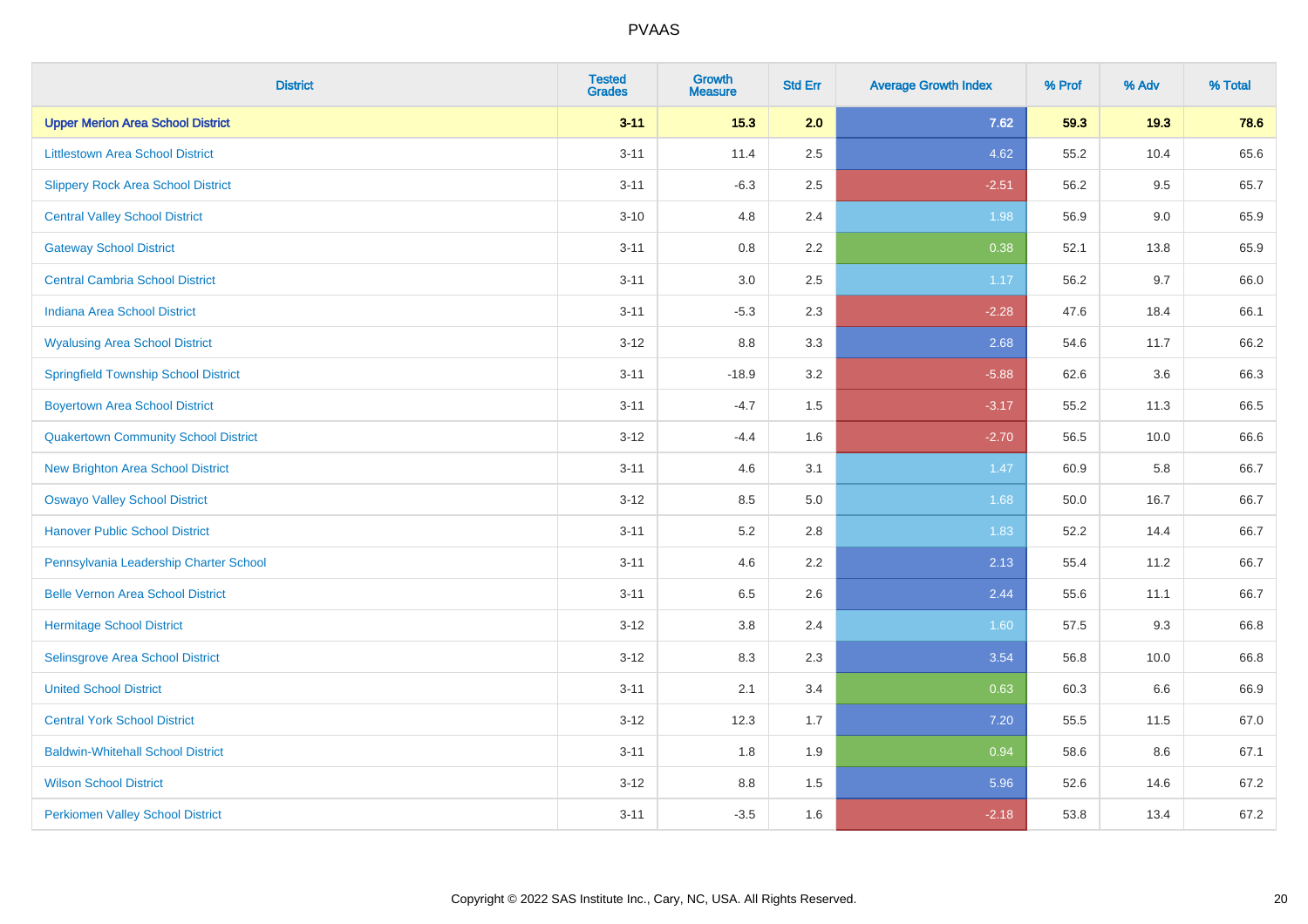| <b>District</b>                                 | <b>Tested</b><br><b>Grades</b> | <b>Growth</b><br><b>Measure</b> | <b>Std Err</b> | <b>Average Growth Index</b> | % Prof | % Adv | % Total |
|-------------------------------------------------|--------------------------------|---------------------------------|----------------|-----------------------------|--------|-------|---------|
| <b>Upper Merion Area School District</b>        | $3 - 11$                       | 15.3                            | 2.0            | 7.62                        | 59.3   | 19.3  | 78.6    |
| <b>General Mclane School District</b>           | $3 - 11$                       | 3.1                             | 2.9            | 1.07                        | 62.3   | 4.9   | 67.2    |
| <b>South Park School District</b>               | $3 - 11$                       | $-11.3$                         | 2.7            | $-4.23$                     | 53.5   | 13.7  | 67.3    |
| <b>East Penn School District</b>                | $3 - 11$                       | 4.1                             | 1.3            | 3.27                        | 55.8   | 11.5  | 67.3    |
| Leechburg Area School District                  | $3 - 11$                       | 4.4                             | 4.0            | 1.09                        | 47.8   | 19.6  | 67.4    |
| Pennsylvania Virtual Charter School             | $3 - 11$                       | 11.8                            | 3.5            | 3.37                        | 56.5   | 11.1  | 67.6    |
| <b>Westinghouse Arts Academy Charter School</b> | $9 - 10$                       | $-0.7$                          | 3.6            | $-0.19$                     | 59.2   | 8.4   | 67.6    |
| Northeastern York School District               | $3 - 11$                       | 5.9                             | 2.0            | 3.03                        | 51.1   | 16.6  | 67.6    |
| <b>Bloomsburg Area School District</b>          | $3 - 10$                       | 0.7                             | 3.0            | 0.23                        | 55.9   | 11.8  | 67.6    |
| <b>Abington School District</b>                 | $3 - 10$                       | $-11.5$                         | 1.9            | $-6.00$                     | 56.2   | 11.6  | 67.8    |
| <b>Kiski Area School District</b>               | $3 - 11$                       | $-3.7$                          | 2.0            | $-1.86$                     | 57.4   | 10.4  | 67.8    |
| <b>Neshannock Township School District</b>      | $3 - 10$                       | $-9.7$                          | 2.9            | $-3.34$                     | 62.4   | 5.6   | 67.9    |
| <b>Hempfield School District</b>                | $3 - 11$                       | 0.1                             | 1.4            | 0.08                        | 58.2   | 9.9   | 68.2    |
| <b>Neshaminy School District</b>                | $3 - 11$                       | 4.0                             | 1.3            | 3.02                        | 58.7   | 9.5   | 68.2    |
| <b>Ellwood City Area School District</b>        | $3 - 11$                       | $-4.2$                          | 3.2            | $-1.29$                     | 54.1   | 14.1  | 68.2    |
| <b>Uniontown Area School District</b>           | $3 - 11$                       | 6.0                             | 3.2            | 1.87                        | 62.4   | 5.9   | 68.2    |
| <b>South Western School District</b>            | $3 - 12$                       | 3.9                             | 1.9            | 2.08                        | 60.2   | 8.1   | 68.3    |
| Renaissance Academy Charter School              | $3 - 11$                       | 8.3                             | 3.3            | 2.54                        | 45.6   | 22.8  | 68.4    |
| <b>Valley View School District</b>              | $3 - 11$                       | 18.1                            | 2.4            | 7.42                        | 53.7   | 14.7  | 68.4    |
| <b>Quaker Valley School District</b>            | $3 - 11$                       | $-2.8$                          | 2.6            | $-1.08$                     | 55.2   | 13.2  | 68.4    |
| <b>North Pocono School District</b>             | $3 - 11$                       | $-2.3$                          | 3.4            | $-0.68$                     | 52.0   | 16.4  | 68.5    |
| <b>Central Columbia School District</b>         | $3 - 12$                       | $-4.8$                          | 2.6            | $-1.86$                     | 53.7   | 14.8  | 68.5    |
| <b>Seneca Valley School District</b>            | $3 - 11$                       | $-1.4$                          | 1.4            | $-0.99$                     | 57.2   | 11.4  | 68.6    |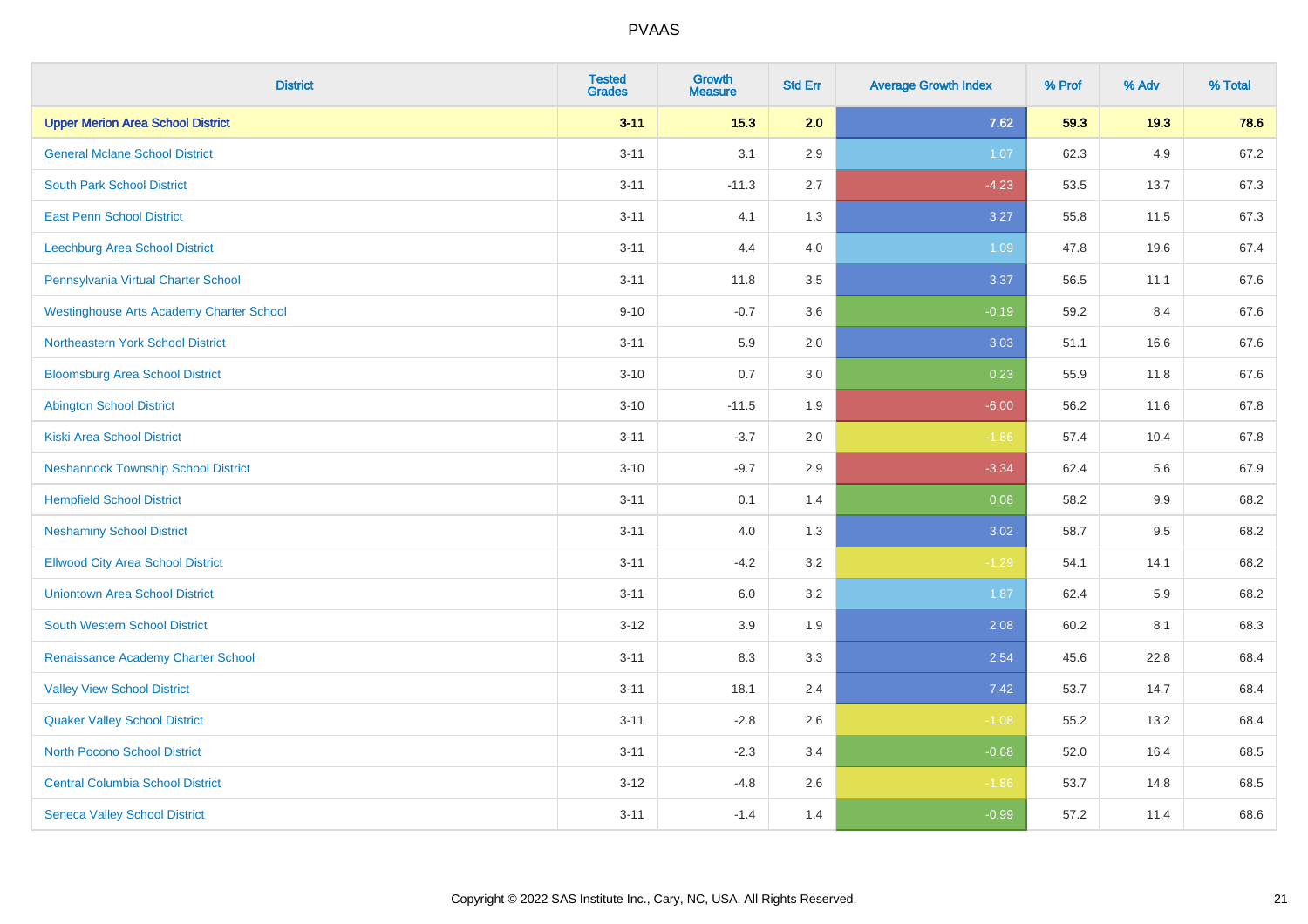| <b>District</b>                            | <b>Tested</b><br><b>Grades</b> | <b>Growth</b><br><b>Measure</b> | <b>Std Err</b> | <b>Average Growth Index</b> | % Prof | % Adv | % Total |
|--------------------------------------------|--------------------------------|---------------------------------|----------------|-----------------------------|--------|-------|---------|
| <b>Upper Merion Area School District</b>   | $3 - 11$                       | 15.3                            | 2.0            | 7.62                        | 59.3   | 19.3  | 78.6    |
| <b>Manheim Township School District</b>    | $3 - 12$                       | $-0.9$                          | 1.6            | $-0.58$                     | 53.2   | 15.5  | 68.7    |
| <b>Sharpsville Area School District</b>    | $3 - 11$                       | $-1.4$                          | 3.5            | $-0.40$                     | 55.2   | 13.4  | 68.7    |
| <b>Kutztown Area School District</b>       | $3 - 12$                       | $-0.2$                          | 3.2            | $-0.05$                     | 55.4   | 13.3  | 68.7    |
| Northern York County School District       | $3 - 11$                       | 15.6                            | 2.0            | 7.98                        | 57.4   | 11.5  | 68.8    |
| <b>Eastern York School District</b>        | $3 - 11$                       | 9.6                             | 2.6            | 3.71                        | 56.3   | 12.6  | 68.9    |
| <b>School Lane Charter School</b>          | $3 - 11$                       | 12.4                            | 3.6            | 3.43                        | 59.1   | 9.8   | 68.9    |
| <b>Owen J Roberts School District</b>      | $3 - 11$                       | $-12.3$                         | 1.6            | $-7.61$                     | 57.0   | 11.9  | 69.0    |
| <b>Saucon Valley School District</b>       | $3 - 11$                       | 14.7                            | 2.5            | 5.98                        | 48.7   | 20.2  | 69.0    |
| <b>Nazareth Area School District</b>       | $3 - 11$                       | $-4.7$                          | 1.7            | $-2.82$                     | 59.2   | 9.9   | 69.0    |
| <b>Sullivan County School District</b>     | $3 - 10$                       | $-4.0$                          | 4.4            | $-0.90$                     | 66.7   | 2.6   | 69.2    |
| Penn Cambria School District               | $3 - 11$                       | $-0.0$                          | 2.7            | $-0.01$                     | 61.5   | 7.7   | 69.2    |
| East Pennsboro Area School District        | $3 - 11$                       | $-4.2$                          | 2.5            | $-1.71$                     | 60.8   | 8.5   | 69.3    |
| <b>Hollidaysburg Area School District</b>  | $3 - 11$                       | 6.0                             | 2.1            | 2.88                        | 57.1   | 12.3  | 69.4    |
| <b>Ligonier Valley School District</b>     | $3 - 11$                       | 4.2                             | 3.1            | 1.34                        | 59.1   | 10.3  | 69.5    |
| <b>Greater Latrobe School District</b>     | $3 - 11$                       | 0.6                             | 1.9            | 0.31                        | 55.5   | 14.1  | 69.5    |
| <b>Girard School District</b>              | $3 - 11$                       | $-0.6$                          | 2.7            | $-0.22$                     | 53.9   | 15.6  | 69.6    |
| <b>Fort Leboeuf School District</b>        | $3 - 11$                       | 11.7                            | 2.5            | 4.73                        | 48.5   | 21.1  | 69.6    |
| <b>South Butler County School District</b> | $3 - 10$                       | 3.9                             | 2.5            | 1.54                        | 53.1   | 16.6  | 69.7    |
| <b>Donegal School District</b>             | $3 - 12$                       | 3.1                             | 2.4            | 1.29                        | 60.6   | 9.1   | 69.7    |
| <b>Millcreek Township School District</b>  | $3 - 11$                       | 3.1                             | 1.5            | 2.06                        | 55.6   | 14.2  | 69.7    |
| <b>Northgate School District</b>           | $3 - 11$                       | 6.3                             | 3.6            | 1.73                        | 53.3   | 16.7  | 70.0    |
| <b>Spring Grove Area School District</b>   | $3 - 11$                       | 5.6                             | 2.1            | 2.68                        | 55.1   | 15.0  | 70.1    |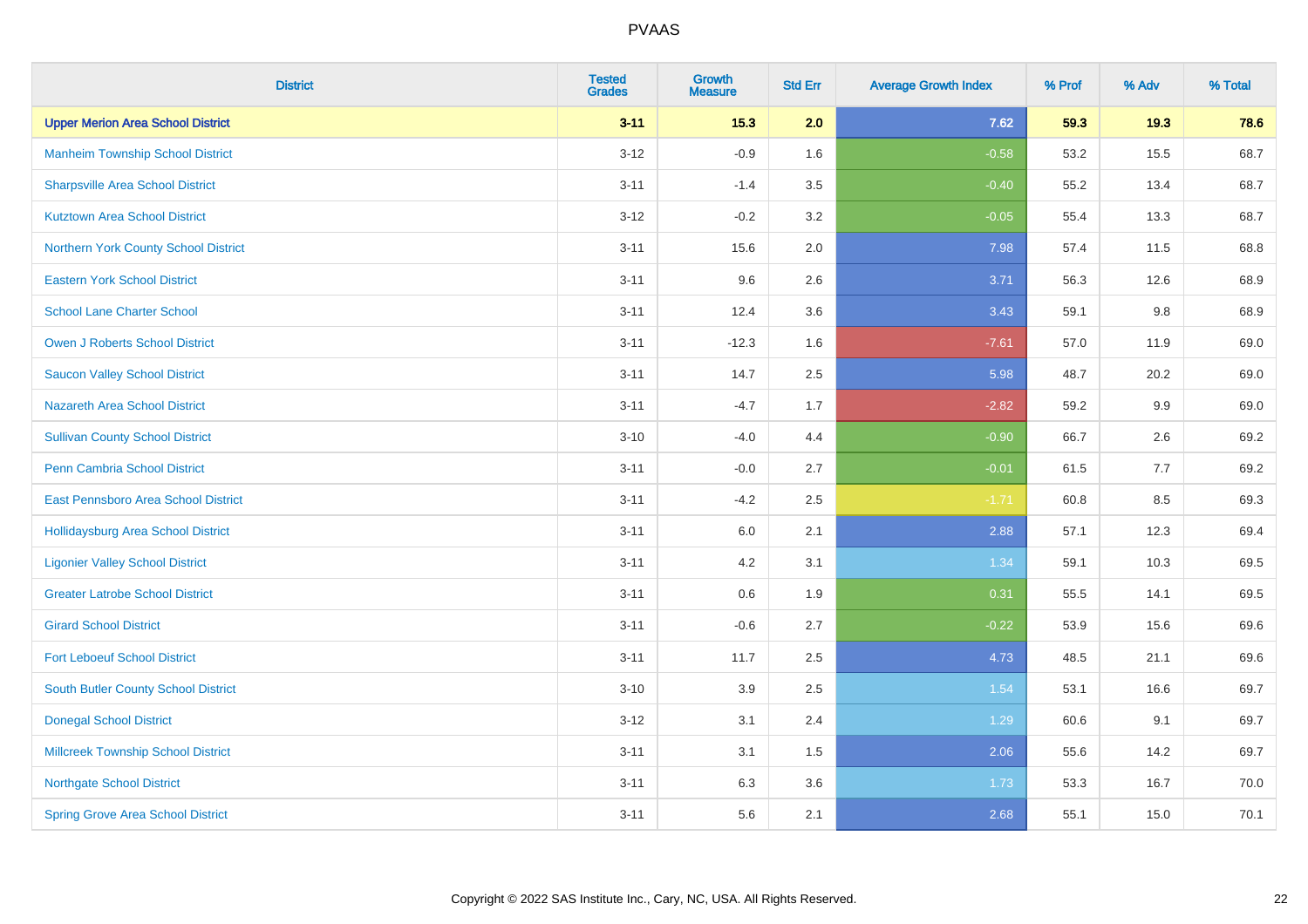| <b>District</b>                                | <b>Tested</b><br><b>Grades</b> | <b>Growth</b><br><b>Measure</b> | <b>Std Err</b> | <b>Average Growth Index</b> | % Prof | % Adv | % Total |
|------------------------------------------------|--------------------------------|---------------------------------|----------------|-----------------------------|--------|-------|---------|
| <b>Upper Merion Area School District</b>       | $3 - 11$                       | 15.3                            | 2.0            | 7.62                        | 59.3   | 19.3  | 78.6    |
| <b>Marple Newtown School District</b>          | $3 - 11$                       | 2.0                             | 2.4            | 0.81                        | 57.6   | 12.8  | 70.4    |
| <b>Phoenixville Area School District</b>       | $3 - 11$                       | $-1.7$                          | 2.1            | $-0.83$                     | 59.9   | 10.6  | 70.5    |
| <b>Brookville Area School District</b>         | $3 - 11$                       | 6.9                             | 3.0            | 2.30                        | 55.2   | 15.6  | 70.8    |
| <b>Upper Perkiomen School District</b>         | $3 - 11$                       | 22.1                            | 2.1            | 10.74                       | 57.7   | 13.2  | 70.9    |
| Mechanicsburg Area School District             | $3 - 11$                       | 5.9                             | 1.8            | 3.29                        | 57.2   | 13.7  | 70.9    |
| <b>Camp Hill School District</b>               | $3 - 12$                       | 2.3                             | 3.0            | 0.78                        | 53.6   | 17.5  | 71.1    |
| <b>Halifax Area School District</b>            | $3 - 11$                       | 4.7                             | 3.9            | 1.22                        | 61.5   | 9.6   | 71.2    |
| <b>Delaware Valley School District</b>         | $3 - 11$                       | 12.6                            | 1.8            | 6.93                        | 55.2   | 16.2  | 71.4    |
| <b>Conemaugh Township Area School District</b> | $3 - 12$                       | $-3.7$                          | 3.4            | $-1.09$                     | 53.8   | 17.6  | 71.4    |
| <b>Midd-West School District</b>               | $3 - 11$                       | 10.3                            | 2.7            | 3.80                        | 58.0   | 13.4  | 71.4    |
| Northern Bedford County School District        | $3 - 11$                       | 16.5                            | 3.6            | 4.58                        | 51.7   | 20.0  | 71.7    |
| Palmyra Area School District                   | $3 - 11$                       | 5.6                             | 1.9            | 2.96                        | 56.4   | 15.6  | 72.0    |
| <b>Greencastle-Antrim School District</b>      | $3 - 11$                       | $-3.0$                          | 2.2            | $-1.36$                     | 62.4   | 9.9   | 72.3    |
| <b>Burrell School District</b>                 | $3 - 11$                       | 4.5                             | 3.1            | 1.48                        | 58.5   | 13.8  | 72.3    |
| <b>Laurel School District</b>                  | $3 - 11$                       | 1.8                             | 3.1            | 0.59                        | 70.1   | 2.3   | 72.4    |
| <b>Derry Area School District</b>              | $3 - 11$                       | 13.2                            | 2.8            | 4.69                        | 60.0   | 12.5  | 72.5    |
| <b>North Penn School District</b>              | $3 - 11$                       | 9.1                             | 1.1            | 8.36                        | 55.8   | 17.0  | 72.8    |
| <b>Southern York County School District</b>    | $3 - 11$                       | 14.2                            | 2.1            | 6.91                        | 55.1   | 18.1  | 73.1    |
| <b>North Hills School District</b>             | $3 - 11$                       | $-1.8$                          | 1.8            | $-0.96$                     | 59.1   | 14.1  | 73.2    |
| <b>Wyomissing Area School District</b>         | $3 - 12$                       | 0.8                             | 2.6            | 0.33                        | 55.7   | 17.6  | 73.3    |
| <b>Hempfield Area School District</b>          | $3 - 12$                       | 4.6                             | 1.6            | 2.86                        | 53.5   | 20.1  | 73.6    |
| <b>Riverview School District</b>               | $3 - 11$                       | $-4.6$                          | 3.8            | $-1.20$                     | 57.9   | 15.8  | 73.7    |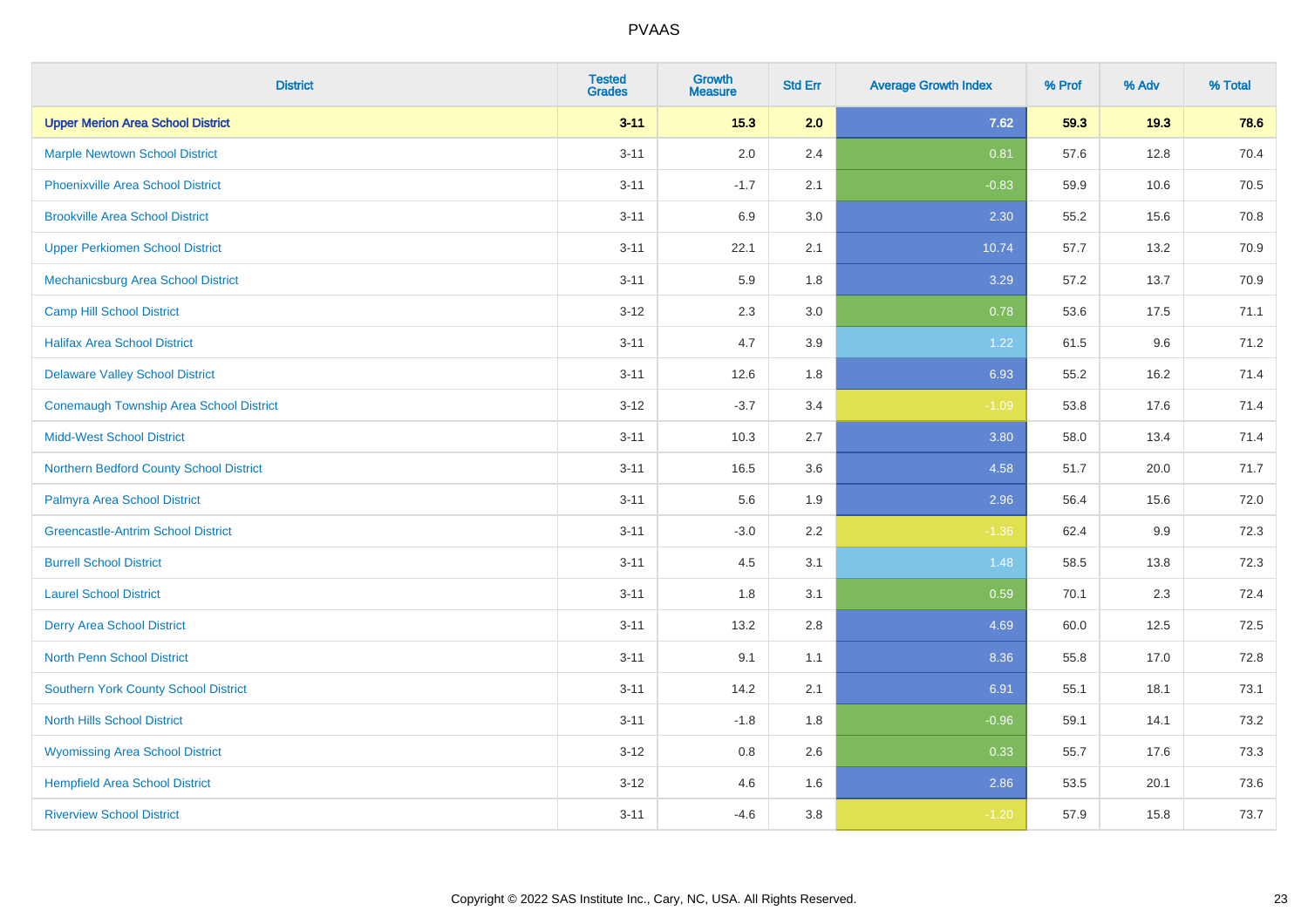| <b>District</b>                                    | <b>Tested</b><br><b>Grades</b> | <b>Growth</b><br><b>Measure</b> | <b>Std Err</b> | <b>Average Growth Index</b> | % Prof | % Adv | % Total |
|----------------------------------------------------|--------------------------------|---------------------------------|----------------|-----------------------------|--------|-------|---------|
| <b>Upper Merion Area School District</b>           | $3 - 11$                       | 15.3                            | 2.0            | 7.62                        | 59.3   | 19.3  | 78.6    |
| <b>Conestoga Valley School District</b>            | $3 - 11$                       | 8.7                             | 1.8            | 4.69                        | 60.3   | 13.5  | 73.8    |
| <b>Dallastown Area School District</b>             | $3 - 11$                       | 13.5                            | 1.5            | 8.84                        | 56.0   | 17.9  | 73.8    |
| <b>Beaver Area School District</b>                 | $3 - 10$                       | 4.7                             | 2.4            | 1.94                        | 57.4   | 16.8  | 74.2    |
| <b>Lincoln Park Performing Arts Charter School</b> | $7 - 11$                       | 3.6                             | 2.5            | 1.42                        | 59.6   | 14.7  | 74.3    |
| <b>Crestwood School District</b>                   | $3 - 11$                       | $-0.4$                          | 2.4            | $-0.17$                     | 57.4   | 17.0  | 74.4    |
| <b>Abington Heights School District</b>            | $3 - 11$                       | 13.5                            | 2.2            | 6.27                        | 58.3   | 16.2  | 74.5    |
| <b>Canon-Mcmillan School District</b>              | $3 - 11$                       | $-0.8$                          | 1.6            | $-0.50$                     | 58.7   | 15.9  | 74.6    |
| <b>Fairview School District</b>                    | $3 - 11$                       | 3.4                             | 2.6            | 1.32                        | 57.2   | 17.6  | 74.8    |
| <b>Avon Grove School District</b>                  | $3 - 10$                       | 10.0                            | 1.6            | 6.26                        | 56.3   | 18.6  | 74.9    |
| <b>Greenwood School District</b>                   | $3 - 11$                       | 15.9                            | 3.9            | 4.11                        | 50.0   | 25.0  | 75.0    |
| <b>Freeport Area School District</b>               | $3 - 10$                       | 9.7                             | 2.5            | 3.91                        | 57.5   | 17.8  | 75.3    |
| <b>Avon Grove Charter School</b>                   | $3 - 11$                       | 9.0                             | 2.9            | 3.13                        | 58.8   | 16.7  | 75.5    |
| <b>Lewisburg Area School District</b>              | $3 - 11$                       | $-2.7$                          | 2.6            | $-1.03$                     | 57.0   | 18.5  | 75.6    |
| <b>Danville Area School District</b>               | $3 - 11$                       | 0.4                             | 2.6            | 0.15                        | 57.4   | 18.4  | 75.7    |
| <b>Mars Area School District</b>                   | $3 - 10$                       | 5.7                             | 2.1            | 2.75                        | 57.9   | 18.2  | 76.1    |
| West Jefferson Hills School District               | $3 - 11$                       | 1.8                             | 2.1            | 0.88                        | 55.7   | 20.8  | 76.4    |
| <b>Montour School District</b>                     | $3 - 11$                       | $-1.8$                          | 2.1            | $-0.88$                     | 61.4   | 15.1  | 76.5    |
| <b>Souderton Area School District</b>              | $3 - 11$                       | 12.4                            | 1.5            | 8.28                        | 61.7   | 15.2  | 76.9    |
| <b>North East School District</b>                  | $3 - 11$                       | $-9.3$                          | 3.1            | $-3.02$                     | 62.6   | 14.4  | 77.0    |
| <b>Tyrone Area School District</b>                 | $3 - 12$                       | 19.7                            | 2.5            | 7.87                        | 60.4   | 16.7  | 77.1    |
| <b>Moon Area School District</b>                   | $3 - 11$                       | 8.2                             | 1.9            | 4.25                        | 58.7   | 18.5  | 77.2    |
| <b>Spring-Ford Area School District</b>            | $3 - 11$                       | 6.0                             | 1.3            | 4.46                        | 60.8   | 16.5  | 77.4    |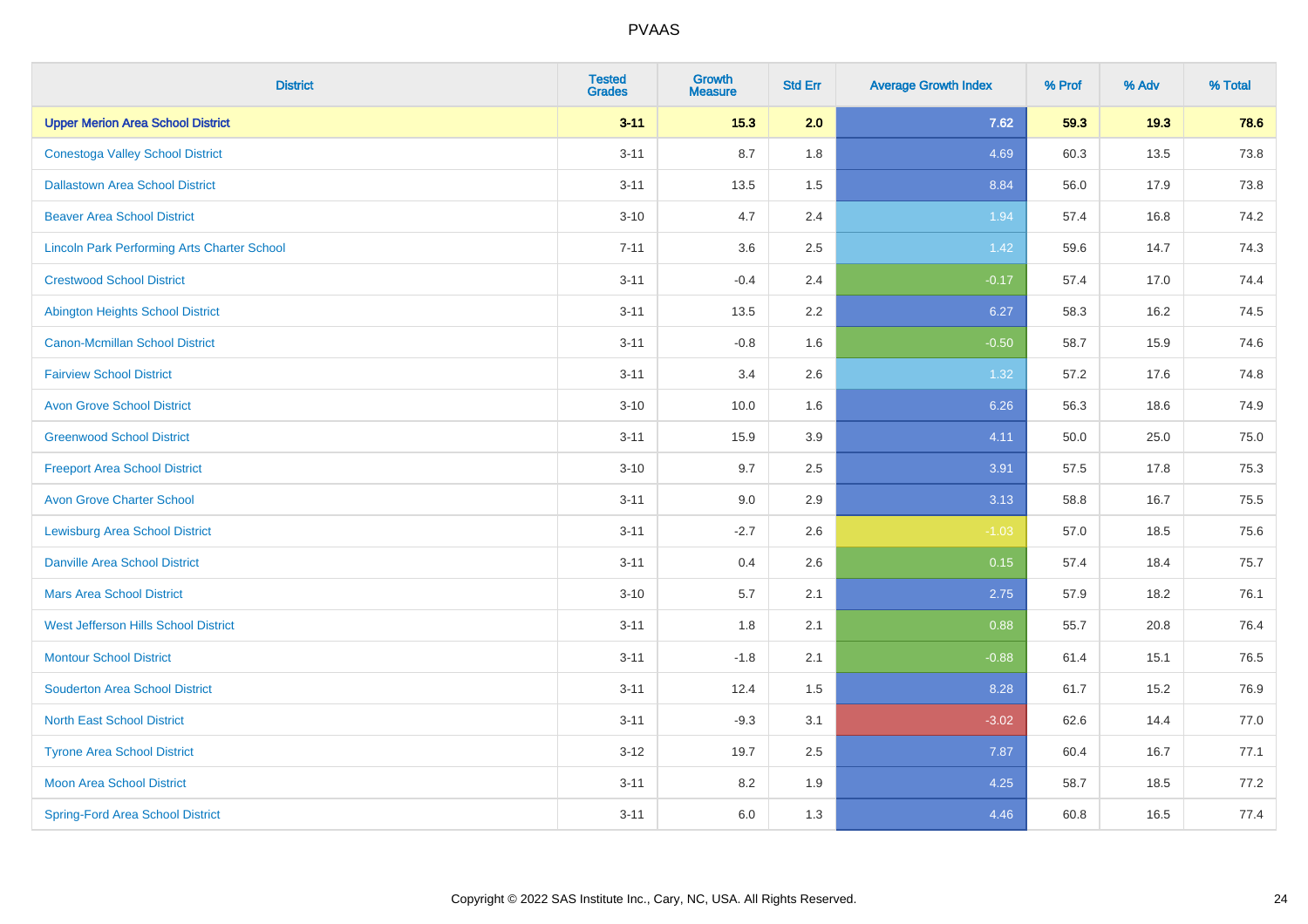| <b>District</b>                                 | <b>Tested</b><br><b>Grades</b> | <b>Growth</b><br><b>Measure</b> | <b>Std Err</b> | <b>Average Growth Index</b> | % Prof | % Adv | % Total |
|-------------------------------------------------|--------------------------------|---------------------------------|----------------|-----------------------------|--------|-------|---------|
| <b>Upper Merion Area School District</b>        | $3 - 11$                       | $15.3$                          | 2.0            | 7.62                        | 59.3   | 19.3  | 78.6    |
| <b>Jamestown Area School District</b>           | $3 - 11$                       | 13.5                            | 4.2            | 3.19                        | 64.4   | 13.3  | 77.8    |
| <b>Deer Lakes School District</b>               | $3 - 11$                       | 17.0                            | 2.7            | 6.32                        | 61.5   | 16.4  | 77.9    |
| Southern Lehigh School District                 | $3 - 11$                       | $-0.4$                          | 2.3            | $-0.17$                     | 66.1   | 11.9  | 78.0    |
| Capital Area School for the Arts Charter School | $9 - 11$                       | 5.8                             | 4.1            | 1.39                        | 59.3   | 18.6  | 78.0    |
| <b>Mountain View School District</b>            | $3 - 11$                       | 20.9                            | 3.5            | 5.91                        | 57.8   | 20.3  | 78.1    |
| Lehigh Career & Technical Institute             | $10 - 12$                      | 5.6                             | 5.6            | 0.99                        | 78.3   | 0.0   | 78.3    |
| <b>Haverford Township School District</b>       | $3 - 11$                       | $8.0\,$                         | 1.5            | 5.27                        | 53.0   | 25.5  | 78.6    |
| <b>Upper Merion Area School District</b>        | $3 - 11$                       | 15.3                            | 2.0            | 7.62                        | 59.3   | 19.3  | 78.6    |
| <b>West Allegheny School District</b>           | $3 - 12$                       | 4.0                             | 2.1            | 1.96                        | 63.1   | 15.7  | 78.8    |
| <b>Methacton School District</b>                | $3 - 11$                       | 2.5                             | 1.7            | 1.43                        | 62.5   | 16.4  | 79.0    |
| <b>Council Rock School District</b>             | $3 - 11$                       | 8.9                             | 1.2            | 7.65                        | 62.8   | 16.6  | 79.4    |
| <b>Central Bucks School District</b>            | $3 - 11$                       | 1.6                             | $0.9\,$        | 1.66                        | 63.0   | 16.8  | 79.8    |
| <b>Lower Moreland Township School District</b>  | $3 - 11$                       | 2.0                             | 2.2            | 0.95                        | 62.8   | 17.0  | 79.8    |
| <b>Colonial School District</b>                 | $3 - 11$                       | 14.0                            | 1.7            | 8.21                        | 60.2   | 19.6  | 79.8    |
| <b>Parkland School District</b>                 | $3 - 11$                       | 5.3                             | 1.2            | 4.30                        | 58.0   | 22.3  | 80.4    |
| Lehigh Valley Charter High School For The Arts  | $9 - 10$                       | 7.3                             | 2.6            | 2.82                        | 62.3   | 18.2  | 80.5    |
| <b>Derry Township School District</b>           | $3 - 10$                       | 12.8                            | 2.0            | 6.39                        | 54.8   | 25.8  | 80.6    |
| <b>Wissahickon School District</b>              | $3 - 10$                       | 12.5                            | 1.8            | 6.85                        | 58.3   | 22.4  | 80.7    |
| <b>York Suburban School District</b>            | $3 - 11$                       | 10.1                            | 2.1            | 4.91                        | 53.5   | 27.8  | 81.3    |
| <b>Unionville-Chadds Ford School District</b>   | $3 - 11$                       | 17.1                            | 3.1            | 5.51                        | 68.1   | 13.2  | 81.3    |
| <b>Pennsbury School District</b>                | $3 - 11$                       | 11.7                            | 1.5            | 7.90                        | 60.1   | 21.3  | 81.3    |
| <b>Richland School District</b>                 | $3 - 11$                       | 6.7                             | 2.9            | 2.33                        | 62.2   | 19.2  | 81.4    |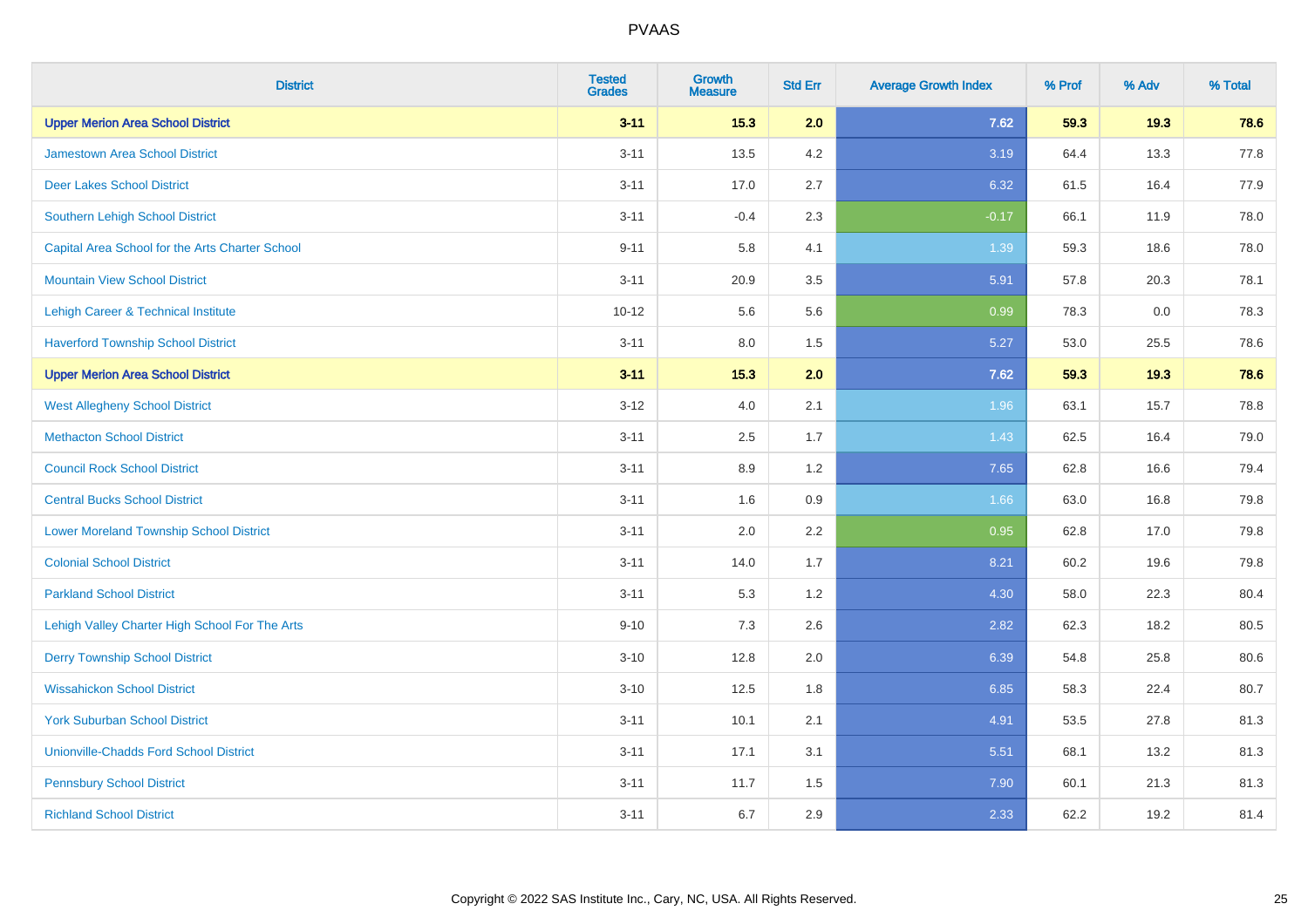| <b>District</b>                               | <b>Tested</b><br><b>Grades</b> | <b>Growth</b><br><b>Measure</b> | <b>Std Err</b> | <b>Average Growth Index</b> | % Prof | % Adv | % Total |
|-----------------------------------------------|--------------------------------|---------------------------------|----------------|-----------------------------|--------|-------|---------|
| <b>Upper Merion Area School District</b>      | $3 - 11$                       | 15.3                            | 2.0            | 7.62                        | 59.3   | 19.3  | 78.6    |
| <b>Franklin Regional School District</b>      | $3 - 11$                       | 2.0                             | 1.9            | 1.02                        | 66.7   | 15.5  | 82.1    |
| <b>Hampton Township School District</b>       | $3 - 11$                       | 5.1                             | 2.2            | 2.35                        | 54.0   | 28.2  | 82.2    |
| <b>Shanksville-Stonycreek School District</b> | $3 - 10$                       | 7.0                             | 5.9            | 1.20                        | 64.7   | 17.6  | 82.4    |
| <b>Springfield School District</b>            | $3 - 11$                       | 13.8                            | 1.7            | 7.99                        | 60.9   | 21.5  | 82.4    |
| <b>North Clarion County School District</b>   | $3 - 12$                       | 3.7                             | 4.3            | 0.85                        | 67.5   | 15.0  | 82.5    |
| Downingtown Area School District              | $3 - 11$                       | 12.1                            | 1.1            | 10.67                       | 60.0   | 23.5  | 83.6    |
| <b>Bethel Park School District</b>            | $3 - 11$                       | 5.6                             | 1.8            | 3.18                        | 65.3   | 18.6  | 83.9    |
| <b>State College Area School District</b>     | $3 - 11$                       | 20.5                            | 1.4            | 14.33                       | 58.0   | 25.9  | 84.0    |
| <b>Jenkintown School District</b>             | $3 - 11$                       | 12.5                            | 4.4            | 2.84                        | 54.6   | 29.6  | 84.1    |
| <b>Cumberland Valley School District</b>      | $3-12$                         | 18.5                            | 1.3            | 14.64                       | 60.7   | 23.4  | 84.1    |
| <b>Penn-Trafford School District</b>          | $3 - 11$                       | 13.4                            | 1.7            | 7.87                        | 62.3   | 21.9  | 84.2    |
| <b>Pine-Richland School District</b>          | $3 - 11$                       | 11.5                            | 1.8            | 6.31                        | 60.6   | 24.4  | 85.0    |
| <b>Great Valley School District</b>           | $3 - 11$                       | 15.0                            | 1.9            | 7.98                        | 50.0   | 35.0  | 85.0    |
| Fox Chapel Area School District               | $3 - 11$                       | 9.8                             | 1.8            | 5.36                        | 56.6   | 28.6  | 85.2    |
| <b>Norwin School District</b>                 | $3 - 11$                       | 18.0                            | 1.7            | 10.37                       | 58.5   | 27.0  | 85.4    |
| <b>Lower Merion School District</b>           | $3 - 11$                       | 19.0                            | 1.3            | 14.93                       | 55.6   | 29.9  | 85.5    |
| <b>Upper Dublin School District</b>           | $3 - 12$                       | 15.4                            | 1.8            | 8.53                        | 60.8   | 24.8  | 85.6    |
| Mt Lebanon School District                    | $3 - 11$                       | $-1.0$                          | 1.5            | $-0.70$                     | 61.9   | 24.0  | 85.9    |
| <b>Peters Township School District</b>        | $3 - 11$                       | 5.0                             | 1.8            | 2.76                        | 59.8   | 26.1  | 85.9    |
| <b>Garnet Valley School District</b>          | $3 - 10$                       | 10.9                            | 1.7            | 6.53                        | 67.1   | 19.0  | 86.1    |
| <b>West Chester Area School District</b>      | $3 - 11$                       | 12.6                            | 1.2            | 10.38                       | 66.8   | 20.2  | 87.0    |
| <b>Wallingford-Swarthmore School District</b> | $3 - 10$                       | 0.9                             | 2.4            | 0.38                        | 64.4   | 22.7  | 87.1    |